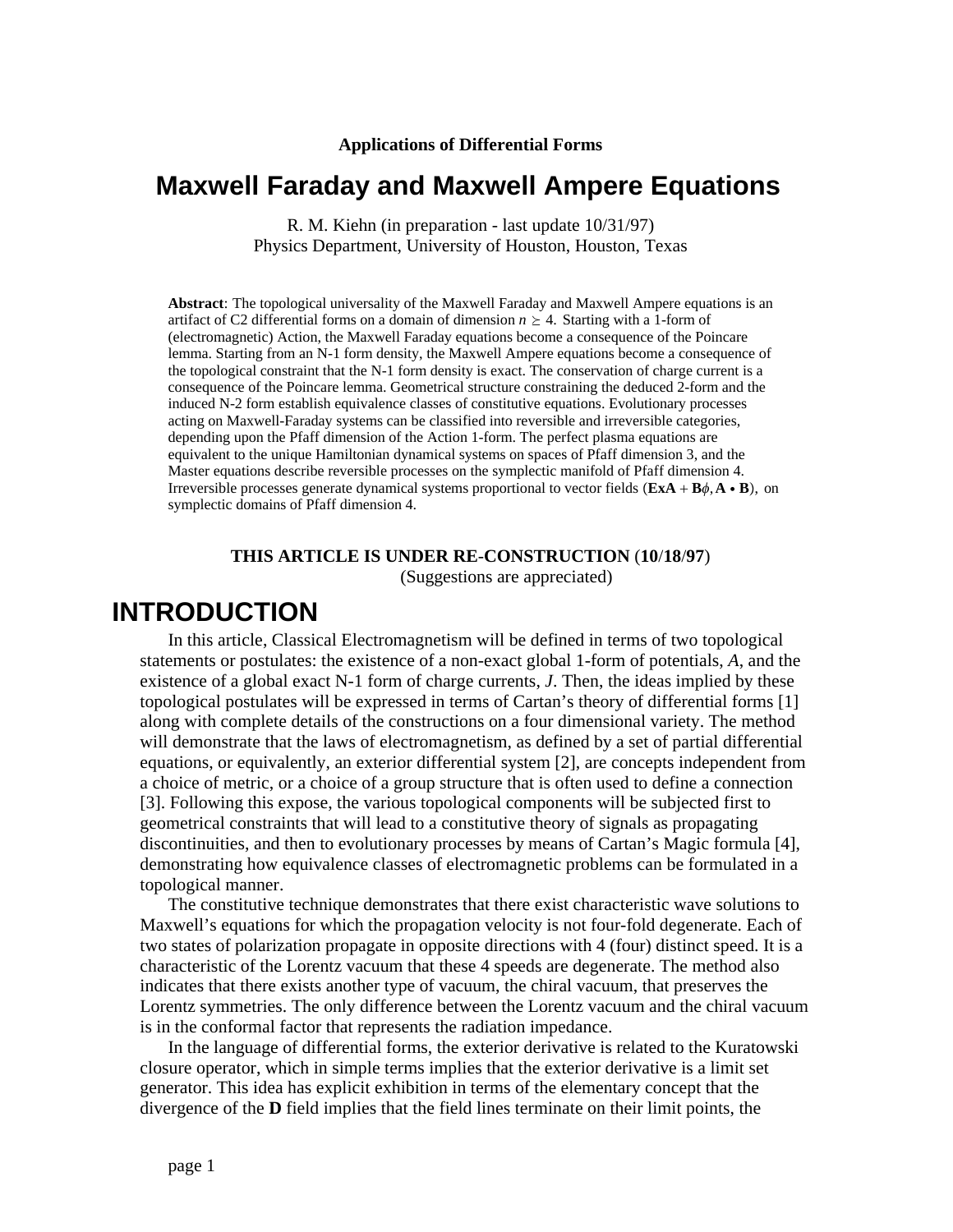charges. However, the concept is much more general. For example, it will become apparent below that the **E** and **B** fields are the "limit" points of the electromagnetic potentials. Of particular interest are those topological sub-systems whose limit sets are "empty". For then the system is closed, but not necessarily isolated. Such configurations can have harmonic components whose integral values are globally in relation to the integers - a topological raison d'etre for quantization.

In particular, it will be demonstrated that when the topology induced on the variety by the postulate of potentials is irreducibly of Pfaff dimension 3 or more, there can exist electromagnetic domains for which the magnetic field **B** is irreducibly 3 dimensional. Moreover, there can exist propagating modes for such fields such that magnetic field must have a longitudinal component [5]. This result settles the somewhat controversial arguments that have appeared in the literature in the last few years concerning the possible existence of longitudinal magnetic fields[6]. However, the existence of irreducibly three component magnetic field solutions to Maxwell's equations can be accommodated without invoking a special gauge condition, or a constraint of a particular group, or claiming that electromagnetism is to be replaced by a Yang-Mills theory.

This article also injects into the modern literature of classical electromagnetism a discussion of the concept of the 3-form of Topological Torsion current, *A*^*F*. This concept has its foundations in the theory of Pfaff's problem, with a recognizable 4 dimensional formulation appearing in the 1890 edition of Forsythe's "Theory of Differential Equations" [7]. The idea is at the foundation of what has been termed magnetic helicity density, a concept that apparently had its electromagnetic genesis with the study of plasmas in WWII. However, the concept of helicity density is but one component of the four dimensional Topological Torsion current. (The three dimensional form of helicity had its roots in the Frenet–Serret theory of space curves, as developed with Cartan's Repere Mobile, and has also appeared in the theory of the Hopf Index. [8]) The concept of A^F has also appeared in differential geometry as the Chern-Simons term. Longitudinal (non-transverse) magnetic fields with three irreducible non-zero components do not exist if the 3-form of Topological Torsion current is identically zero.

The theory of 3-forms and their period integrals was investigated with respect to electromagnetism and other field theories by the present author [9-15], first with respect to the three form defined below as  $A^{\wedge}G$  and then later with respect to its dual 3-form, defined below as  $A^{\wedge}F$ . The first application of  $A^{\wedge}F$  was in the field of turbulence [16], where it was conjectured that the transition from streamline flow (uniquely integrable in the sense of Frobenius, such that  $A^{\wedge}F = 0$  to a turbulent flow ( not uniquely integrable in the sense of Frobenius,  $A^{\wedge}F \neq 0$  must involve a topological change. Although the interest was focused on hydrodynamics, the electromagnetic format was always used to establish a credence level in the computations that were done by hand. In the modern world of symbolic calculators [17] on your desktop, this algebraic tedium has been alleviated.

A new result presented in this article is the determination of when the period integral of the 3-form of Topological Torsion is an evolutionary invariant. These results generalize the work based on the Hopf Index.

# **THE POSTULATES**

On any set of elements it is possible to construct several different topologies. In this article, classical electromagnetism will be deduced from two topological postulates constraining sets on a domain of four independent variables. The topological postulates will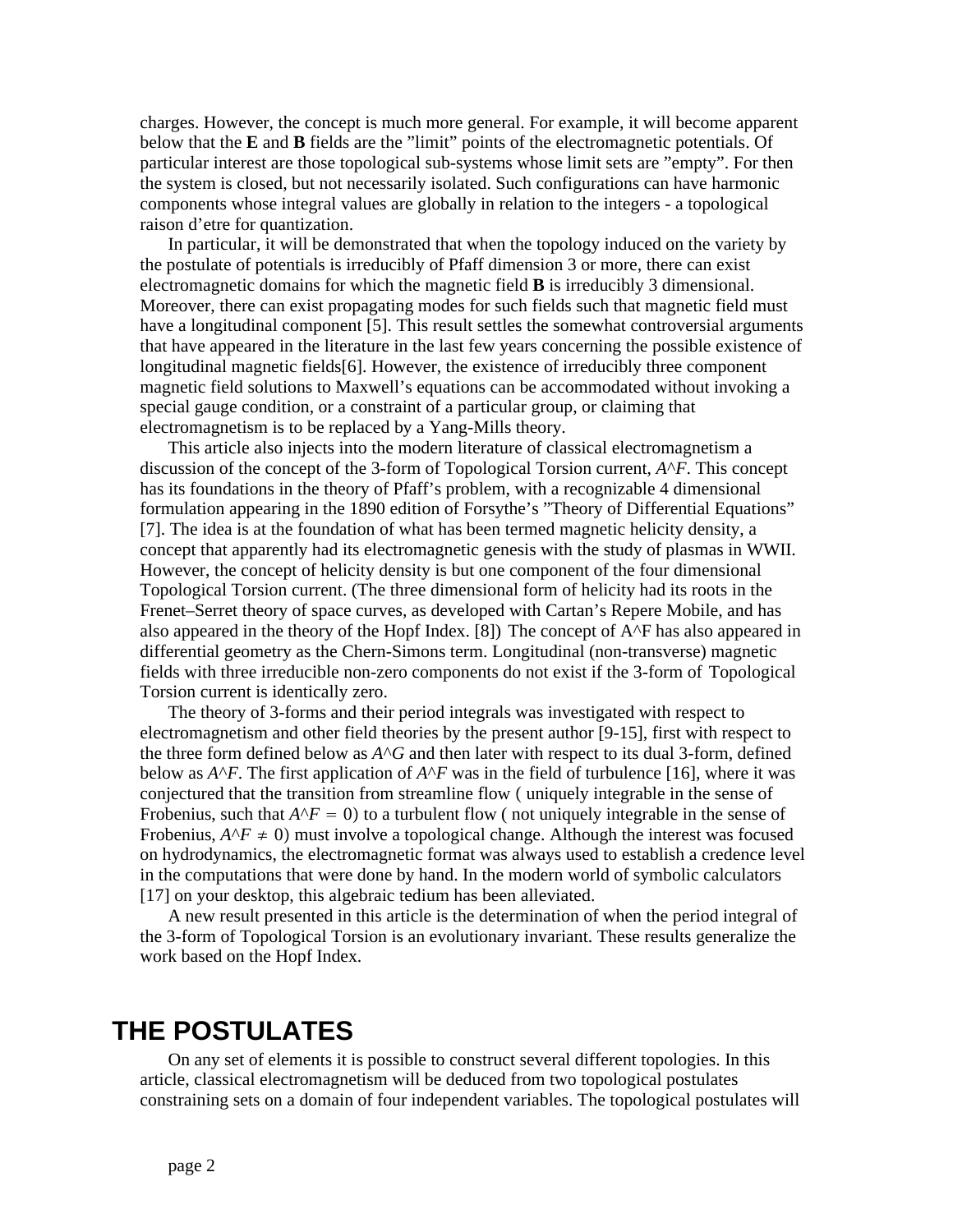lead to an exterior differential system, whose partial differential equations are precisely those of Maxwell, as given in the classical form by A. Sommerfeld [18] or J. C. Stratton [19]. One of the topological postulates, the Postulate of Potentials, when applied to a four dimensional space time variety restricts the sets of interest to manifolds which are not compact without boundary. The second postulate, the Postulate of Conserved Currents, will admit compact domains. The postulates lead to two types of fields: intensities involving six component functions that define **E** and **B** as components of a covariant tensor, and excitations involving six component functions that define **D** and **H** as components of a contravariant tensor density.

Maps that attempt to correlate localized regions of the two topologies produce geometric constraints that define constitutive relations between  $\{D, H\}$ , and  $\{E, B\}$ . The Maxwell equations themselves, however, are independent from these additional constitutive constraints. The presence of matter (charge and current distributions) on the domain is assumed to be represented by such constitutive constraints. This concept that presence of matter defines the constitutive properties is the analog of those gravitational theories where the presence of matter (mass) defines the metric coefficients.

## **Postulate of Potentials and Intensities**.

On an ordered set of independent four variables  $(x, y, z, t)$ , assume the existence an *exact* C1 2-form of electromagnetic intensities,  $F = F_{\mu\nu} dx^{\mu} dx^{\nu}$ . This exact 2-form is constructed from a single C2 differentiable 1-form,  $A = A_{\mu} dx^{\mu}$ , such that  $F = dA$ . The unique starting point for classical electromagnetism is the specification of a 1-form of potential functions, *A*. On the other hand, given *F* there are many 1-forms *A* that will produce the same *F*. This non-uniqueness is the basis of gauge theories, for the topology induced on the domain depends on both *A* and  $F = dA$ , and their intersections (the harmonic content of the potentials). If *F* vanishes on a domain, there is no electric or magnetic intensity in that region. If the induced Cartan topology is connected,  $(A^{\wedge}F = 0)$ , then the gauge theories involve flux quanta. If the induced Cartan topology is not a connected topology  $(A^{\wedge}F \neq 0)$ , then the gauge theories involve torsion and helicity as well as flux quanta.

# **Postulate of Currents and Excitations**.

On the same ordered set of independent variables assume the existence of an *exact* N-1 form density or current,  $J = J^{\mu}dx^{1}\Delta \dots dx^{\mu} dx^{N}$ . This exact N-1 form or current is constructed from an N-2 form density of field excitations,  $G^{\mu\nu}dx^{1}\hat{d}x^{1}\hat{d}x^{1}\hat{d}x^{1}\hat{d}x^{N}$ , such that  $J = dG$ . The existence of domains of compact support (where *J* is not zero) define regions with ionized matter content and/or free charges. Exterior to these domains are the regions  $(J = 0)$  of "neutral fields". This domain  $(J = 0)$  need not be simply connected in the topological sense. The harmonic content of the N-2 form *G* determines the topological features of charge distributions of composite neutral matter. While the 2-form *F* (if it exists) defines a non-compact symplectic domain, the  $N-2 = 4-2 = 2$  form *G* can define a compact symplectic domain. The concept is summarized by: forces are not compact, sources can be compact.

The unique starting point would the specification of a N–2 form *G*. On the other hand, given a current distribution, *J*, there are many N-2 forms *G* that will produce the same *J*. The harmonic content of the N-2 form *G* determines the charge distributions of composite neutral matter and their topological features on the domain of interest.

### **The Field equations**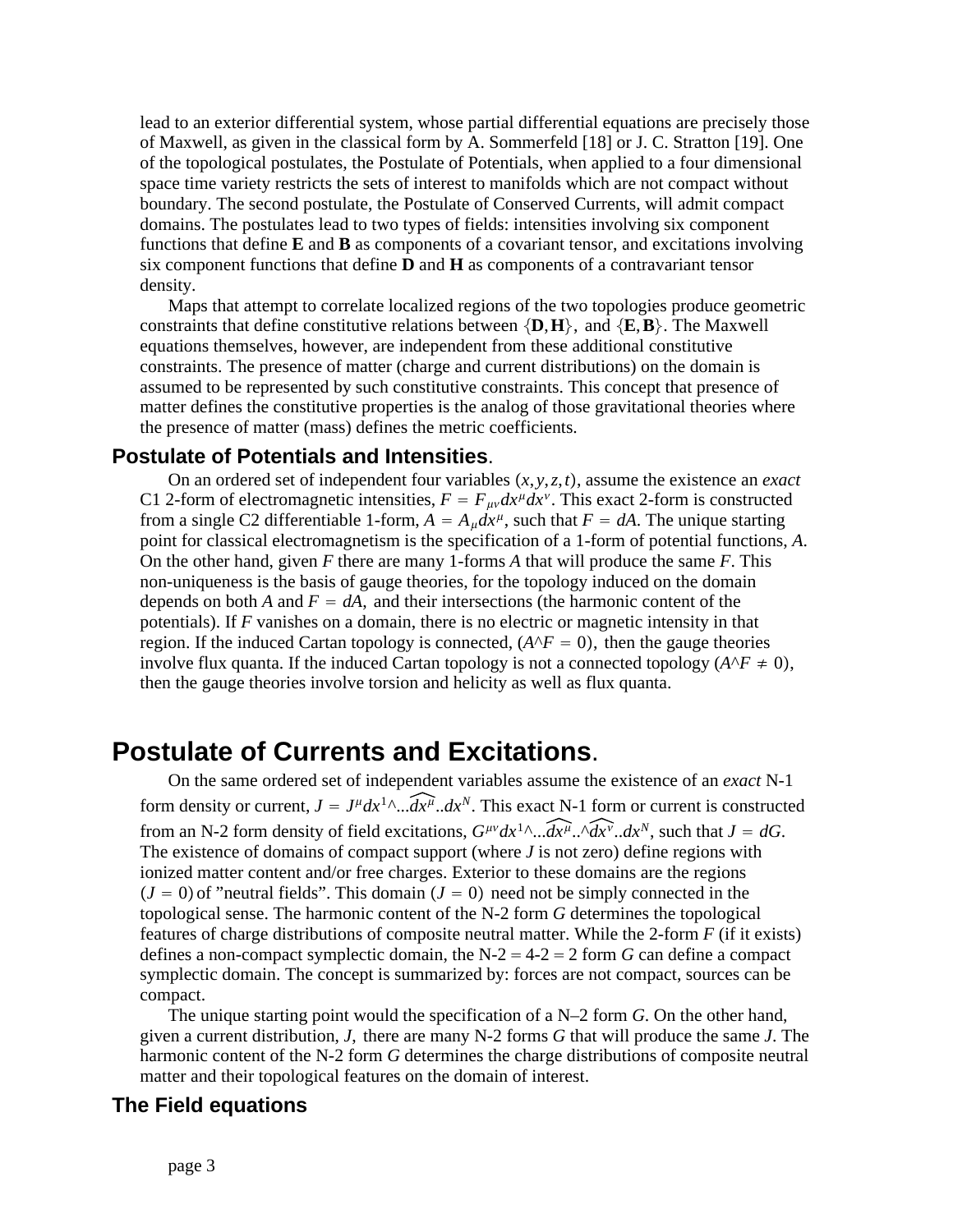From these two topological postulates, and the rules of the Cartan exterior calculus, the equations of Maxwell electrodynamics can be deduced without additional structure (such as a metric or a connection) being imposed on the domain.

From Postulate 1, the first Maxwell pair of partial differential equations involve the six field intensities, (**E** and **B**) which, as the 2-form is exact, are well defined as the components of a covariant second rank tensor field. These six components have limited interpretations as two 3 dimensional vectors. These field intensities are constructed from the partial derivatives of the potentials that make up the . as an exact 1-form  $F = dA$ . The first Maxwell pair follows as the partial differential system,  $d\vec{A} = dF = 0$ . Magnetic monopoles do not exist in this formalism. In engineering format:

$$
curl \mathbf{E} + \partial \mathbf{B}/\partial t = 0, \quad div \mathbf{B} = 0.
$$

From Postulate 2, there exists an N-2 form *G* (of six field excitations **D** and **H**), such that  $J = dG$ . The second Maxwell pair is the partial differential system equivalent to these equations. From  $ddG = dJ = 0$ , the charge-conservation law is established as a consequence of the postulates. In engineering format:

$$
curl \mathbf{H} - \partial \mathbf{D}/\partial t = \mathbf{J}, \quad div \mathbf{D} = \rho.
$$

The two form *G* is homomorphic to the 2-form *F* (of field intensities, **E** and **B**) on even dimensional spaces (it has the same number of tensor components). A tensorial mapping between the 2nd rank covariant tensor *F* and the N-2 contravariant tensor density, *G*, imposes a perhaps non-linear geometrical constraint in the topological space.

$$
G^{\mu\nu} = \chi^{\mu\nu\alpha\beta} F_{\alpha\beta}.
$$

This geometrical constraint, and its assumed symmetries, can be put into correspondence with a set of constitutive relations, with singular sets that describe electromagnetic wave phenomena, in the vacuum, birefringent, Faraday, or optically active media.

It is important to remember that the designation  $\{x,y,z,t\}$  is not necessarily an orthogonal Cartesian set. The notation, and the components of the tensor coefficients, are only dependent upon the ordering of the independent variables. The set  $\{\xi^1, \xi^2, \xi^3, \xi^4\}$  would be as adequate as  $\{x,y,z,t\}$ .

It is assumed that the composite topological structure that defines a Maxwell system is determined by the sets  $\{A, F, G, J\}$  and their intersections.

## **The First Maxwell Pair**

### **Electromagnetism and The Pfaff Sequence**

#### **The 1**-**form of Potentials**

One of the best ways to exemplify the techniques of Cartan's exterior differential forms is to apply them to an electromagnetic situation on a space of 4 dimensions. Most everyone has had some experience with electrodynamics on a four dimensional space-time, and therefore some of the simpler results of the Cartan Calculus will be of a familiar format. The familiarity will develop a level of credence in the more intricate results.

On the four dimensional space-time of independent variables,  $(x, y, z, t)$  the 1-form of Action (representing the postulate of potentials) can be written in the form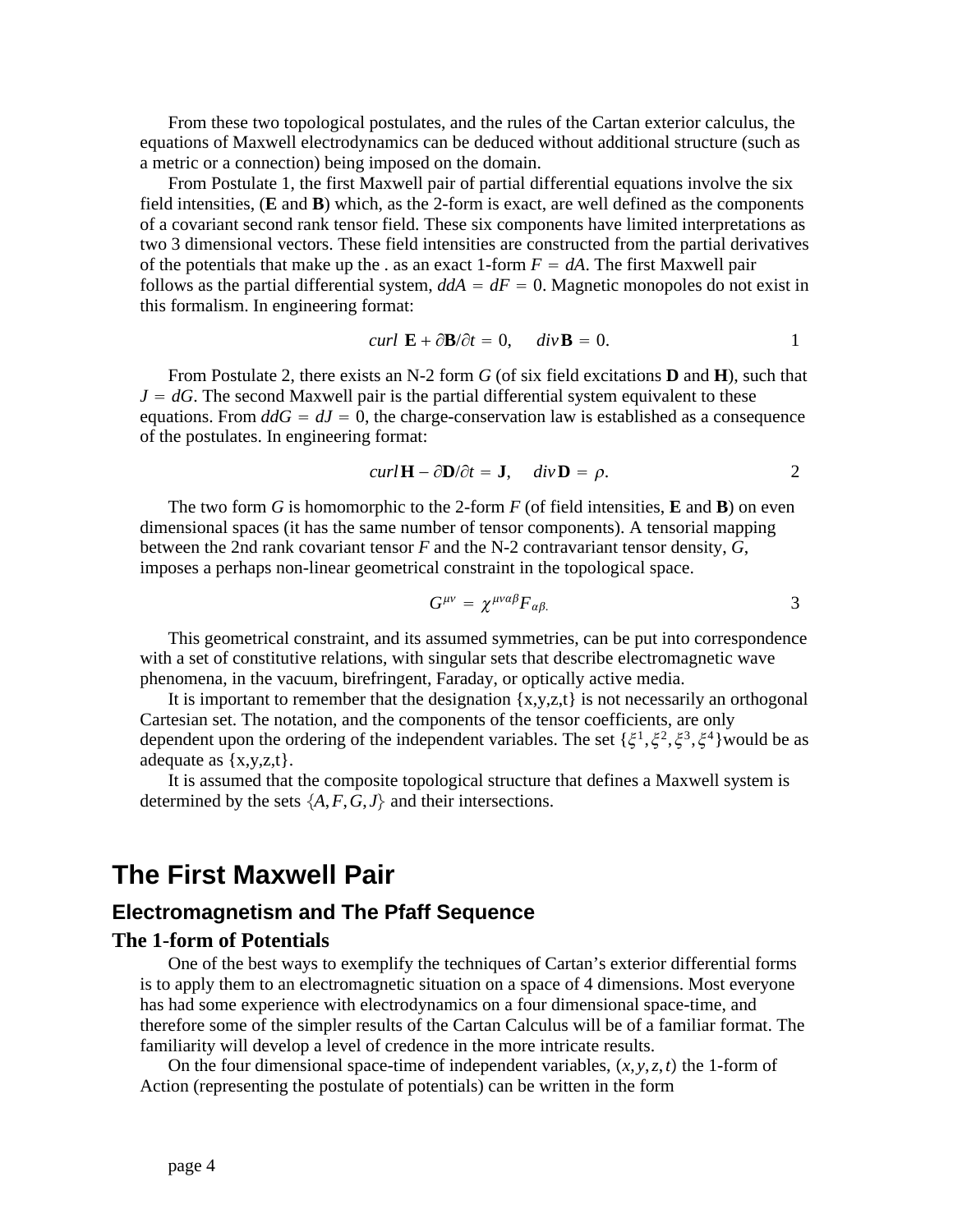$$
A = \sum_{k=1}^{3} A_k(x, y, z, t) dx^k - \phi(x, y, z, t) dt.
$$

For any 1-form, *A*, the first step in the Cartan method is to construct the Pfaff Sequence,

$$
\{A, dA, A^{\wedge}dA, dA^{\wedge}dA\}.
$$

This sequence can be constructed for an C1 differentiable 1-form. On a base variety of N dimensions (independent variables), the sequence will have 0 to *N* elements which are non-zero. The number of non-zero elements is defined as the Pfaff Dimension,  $M \leq N$ , of the 1-form, *A*. It represents the number of irreducible functions required to define the properties of the 1-form, *A*. The implication is that there exists a map from the *N* dimensional space to a space of *M* independent variables, upon which the 1-form, *A*, can be put into canonical form. All of the properties of the 1-form are well defined by functional substitution and pullback to the space *N* of the 1-form in irreducible minimal representation on space *M*.

### **The 2**-**form of Field Intensities** (**E and B**)

Following the usual definitions of the exterior derivative, the components of the 2-form *d*A become

$$
d\mathbf{A} = \{\partial A_k/\partial x^j - \partial A_j/\partial x^k\}dx^{j\wedge}dx^k = F_{jk}dx^{j\wedge}dx^k = \mathbf{B}_z dx^{\wedge} dy... \mathbf{E}_x dx^{\wedge} dt... \qquad 6
$$

where in usual engineering notation,

$$
\mathbf{E} = -\partial \mathbf{A}/\partial t - \text{grad}\phi, \qquad \mathbf{B} = \text{curl } \mathbf{A}. \tag{7}
$$

Be aware that the engineering notation, where the six components of the second rank covariant tensor,  $F_{ik}$ , are grouped into two 3 component vectors, is deceptive, for the diffeomorphic transformational properties of the field intensities  $(E \text{ and } B)$  are not that of Cartesian rank 1 three dimensional vectors, but are that of a second rank tensor field. Given the functional form of the components of the 1-form of Action, a Maple program (see faraday.pdf) may be used to compute all of the forms in this article.

Note that the Poincare lemma  $(dd\omega = 0)$  always leads to the first Maxwell pair of (Faraday Induction) equations: e.g.,

$$
ddA = \{curl \mathbf{E} + \partial \mathbf{B}/\partial t\} \, x dy^{\wedge} dz^{\wedge} dt - \dots + \dots - div \mathbf{B} dx^{\wedge} dy^{\wedge} dz \} \Rightarrow 0, \tag{8}
$$

or

$$
\{curl \mathbf{E} + \partial \mathbf{B}/\partial t = 0, \quad div \mathbf{B} = 0\}.
$$

This result is actually true for a variety of any dimension  $\geq 4$  and for any set of covariant symbols. If the dimension of the ordered domain exceeds 4, the concept of  $ddA = dF = 0$ , always yields the same set of partial differential equations for the first four variables. The first Maxwell set of equations is a nested set. The addition of new independent variables does not change the format of the first four Maxwell equations, but just adds to the set new equations involving field components defined over the new variables. The concept of Faraday Induction is universal, and should not restricted to the science of electromagnetism. It is valid for any physical system which can be described by a 1-form of Action with a Pfaff dimension 2 or larger, such as a fluid with vorticity.

The very existence of the **E** and **B** fields implies that the 2-form *d*A does not vanish. Hence, the 2-form defines a symplectic manifold of at least Pfaff dimension 2. As the 2-form is exact, the symplectic 2-manifold cannot be compact without boundary. (This result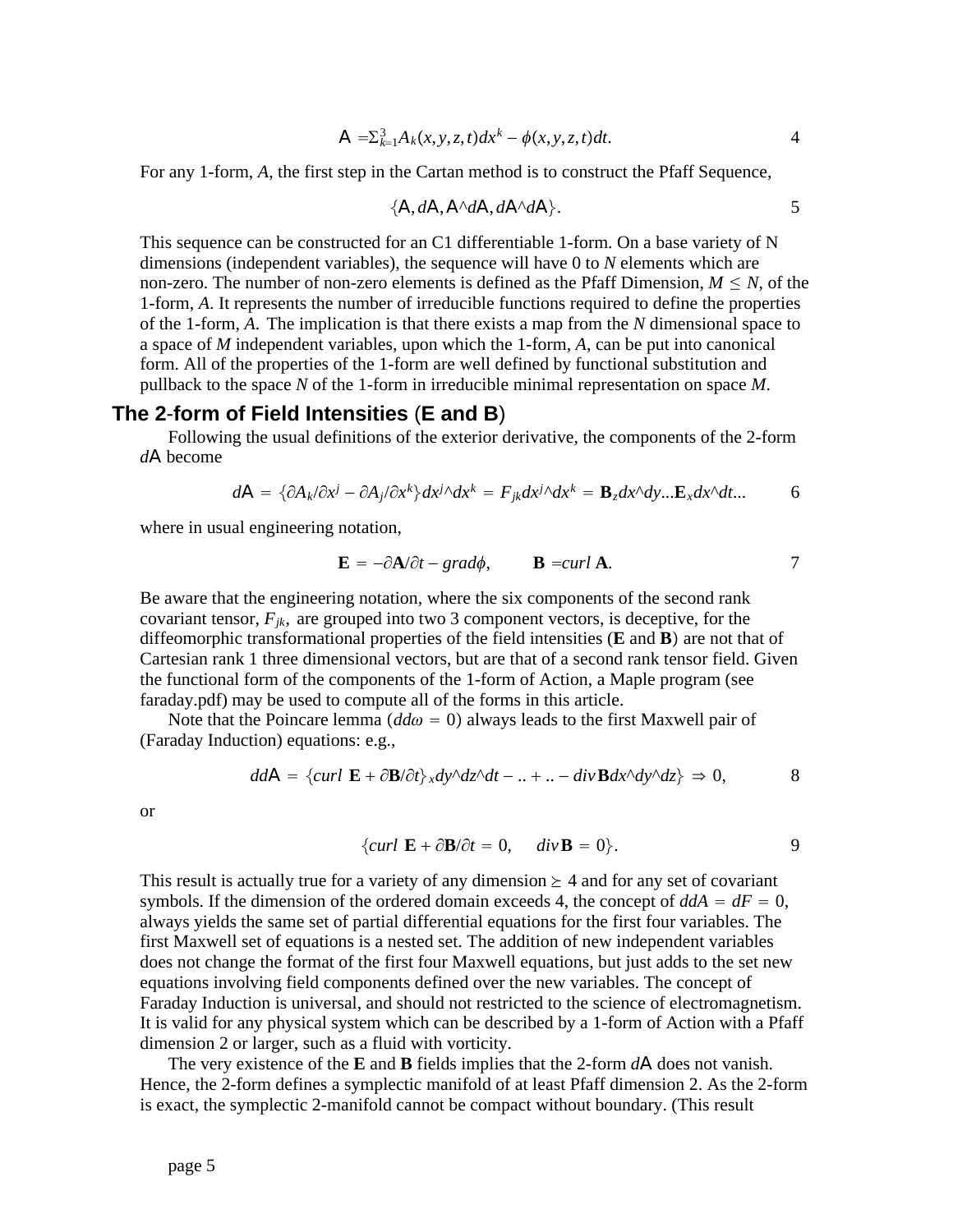follows from Stokes theorem). The exact symplectic domain of the electromagnetic field intensities, **E** and **B**, must either be open or has a boundary. (This behavior is topological distinct from that of the field excitations, **D** and **H**. See piers97.pdf).

## **The 3**-**form of Topological Torsion**

The topological torsion 3-form,  $A^{\wedge}dA$ , induces the electromagnetic torsion current. An engineering representation for the functional coefficients of the 3-form can be given in terms of the classic field intensities and potentials by the expression

$$
\mathbf{T} = \{ (\mathbf{E} \times \mathbf{A} + \mathbf{B}\phi); \mathbf{A} \bullet \mathbf{B} \} \equiv \{ \mathbf{S}, h \}.
$$

In the language of differential forms another expression for the Topological Torsion current is given by the equivalent expression:

$$
A^{\wedge}dA = A^{\wedge}F = i(\mathbf{T})dx^{\wedge}dy^{\wedge}dz^{\wedge}dt = \mathbf{S}^{\times}dy^{\wedge}dz^{\wedge}dt.... - hdx^{\wedge}dy^{\wedge}dz \qquad 11
$$

When this expression is non-zero, the Pfaff dimension of the 1-form of Action is not less than 3. Note that the fourth component of the Topological Torsion current is exactly that which historically has been defined as the helicity density of the field. However, by the construction above,  $\mathbf{A} \cdot \mathbf{B}$  is to be recognized as the fourth component of a contravariant vector density, relative to transformations of space-time.

Existence of the Topological Torsion current can be proved by a constructive example. To this end, an interactive Maple formulation has been placed on the Internet [ranada2.pdf]. The user can manipulate the code to construct many different examples. For purposes of display in this written article consider the covariant set of potential functions:

$$
A_{\mu} = [y/(1 + x^2 + y^2 + z^2)^2, -x/(1 + x^2 + y^2 + z^2)^2, k, \omega] \cos(-kz + \omega t)
$$
 12

Following the definitions, compute the components of the **E** and **B** fields to yield:

$$
\mathbf{E} = [-\omega y, \omega x, 0] \sin(-kz + \omega t)/(1 + x^2 + y^2 + z^2)^2
$$

$$
\mathbf{B} = [-4xz, -4yz, -2(1 + z^2 - x^2 - y^2)]\cos(kx - \omega t)/(1 + x^2 + y^2 + z^2)^3 + [ -kx, ky, 0] \sin(-kz + \omega t)/(1 + x^2 + y^2 + z^2)^2
$$

It is apparent that the **B** field is irreducibly 3 dimensional almost everywhere, and that there exists a longitudinal component of B(3) perpendicular to the surface of constant phase.

The components of the Topological Torsion current become equal to :

$$
\mathbf{T} = [\mathbf{S}, h] = [-4\omega x z, -4\omega y z, -2\omega (1 + z^2 - x^2 - y^2), -2k(1 + z^2 - x^2 - y^2)] \qquad 15
$$
  
 
$$
\times \cos(kx - \omega t)^2 / (1 + x^2 + y^2 + z^2)^3
$$

#### **The 4**-**form of Topological Parity**

The 4-form of topological parity also has an expression in engineering format as,

$$
d\mathbf{A}^{\wedge}d\mathbf{A} = -2(\mathbf{E} \cdot \mathbf{B})dx^{\wedge}dy^{\wedge}dz^{\wedge}dt = (div\mathbf{S} + \partial h/\partial t)dx^{\wedge}dy^{\wedge}dz^{\wedge}dt.
$$
 16

It is a straight forward procedure to compute the 4 divergence of the Topological Torsion current for the example of the preceding paragraph. The value turns out to be  $(\mathbf{E} \cdot \mathbf{B}) = 0$ . That is the example of the preceding paragraph is a demonstration of a 1-form of Action of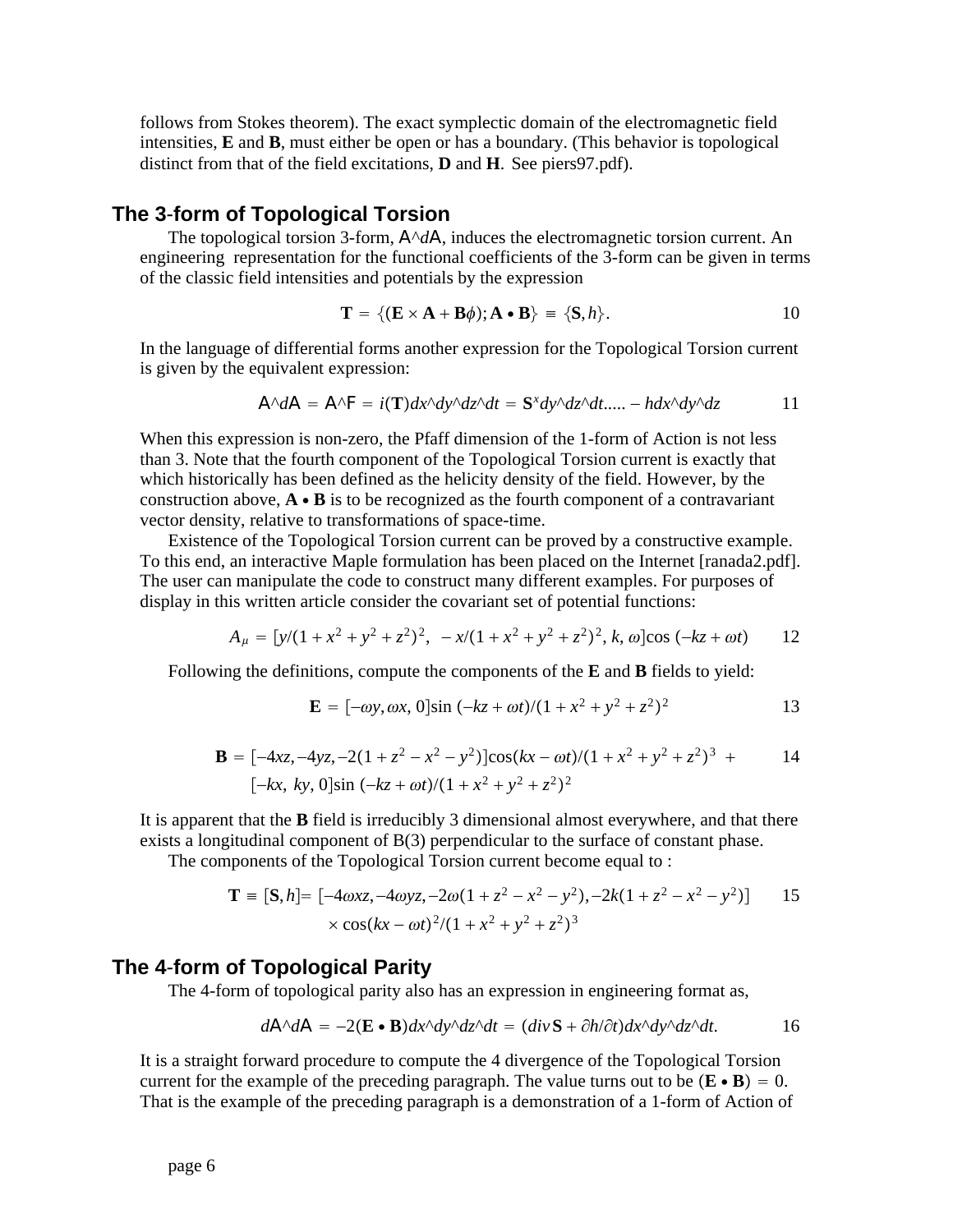Pfaff dimension 3.

When the Action 1-forms has domains of  $\{x,y,z,t\}$  where  $(\mathbf{E} \cdot \mathbf{B}) \neq 0$ , the Pfaff dimension is 4, and the space supports a symplectic non-compact irreducibly 4 dimensional manifold. The singular points of this space are where  $2(\mathbf{E} \cdot \mathbf{B}) \Rightarrow 0$ , and these sets form a contact submanifold of Pfaff dimension  $= 3$ . On the 4D symplectic manifold, the 4-divergence of the Torsion current does not vanish. On the contact 3 dimensional manifold, the Torsion current obeys a "conservation law"

$$
(div \mathbf{S} + \partial h/\partial t) = 0 \tag{17}
$$

(or an "equation of continuity").

On domains where the Pfaff dimension is 3 (and not 4) there exists a 3 dimensional period integral related to the Hopf index,  $\iiint_{3\_cycle} A \wedge F$ . It will be demonstrated below that if the domain is of Pfaff dimension 3, then evolutionary processes in the direction of the electromagnetic charge current 4 vector, *J*, leave the integral of the Topological Torsion current over a 3 dimensional boundary as an evolutionary invariant. Even more remarkable is the fact that such a statement is valid in domains where the Pfaff dimension is 4, not 3, if the current flow is on the surface defined by  $(\mathbf{E} \cdot \mathbf{B}) = 0$ . See the section below on the Hopf Index.

## **The Second Maxwell Pair**

#### **Field excitations and sources**

The second postulate assumes the existence of a N-2 form density given by the expression,

$$
G = G^{34} dx^{\wedge} dy \dots + G^{12} dx^{\wedge} dt \dots = \mathbf{D}^{z} dx^{\wedge} dy \dots \mathbf{H}^{z} dz^{\wedge} dt \dots
$$

Exterior differentiation produces an N-1 form,  $J = J^z dx^{\wedge} dy^{\wedge} dt ... - \rho dx^{\wedge} dy^{\wedge} dz$ . Matching the coefficients of the exterior expression  $dG = J$  leads to the second Maxwell pair,

$$
curl \mathbf{H} - \partial \mathbf{D} / \partial t = \mathbf{J}
$$

and

$$
div \mathbf{D} = \rho. \tag{20}
$$

The fact that *J* is exact leads to the charge conservation law,  $dJ = ddG = 0$ , or

$$
\partial \mathbf{J}^x/\partial x + \partial \mathbf{J}^y/\partial y + \partial \mathbf{J}^z/\partial z + \partial \rho/\partial t = 0.
$$

Recall that it should not be presumed that the set of symbols  $\{x,y,z,t\}$  is on some Cartesian type of space. The arrangement and the exterior differential equations are dependent on the ordering of the set {x,y,z,t} only, and not the explicit form of the symbols.

#### **3**-**forms and 4**-**forms**

The N-2 form density, *G*, need not be closed. Its limit set, *J*, defined by the exterior derivative of *G*, is the distribution of (free) charge-current densities on the domain. On a four dimensional domain the N-2 form of charge current is a 3 form density. Although it is a classic assumption to impose constitutive constraints relating the components of *F* to the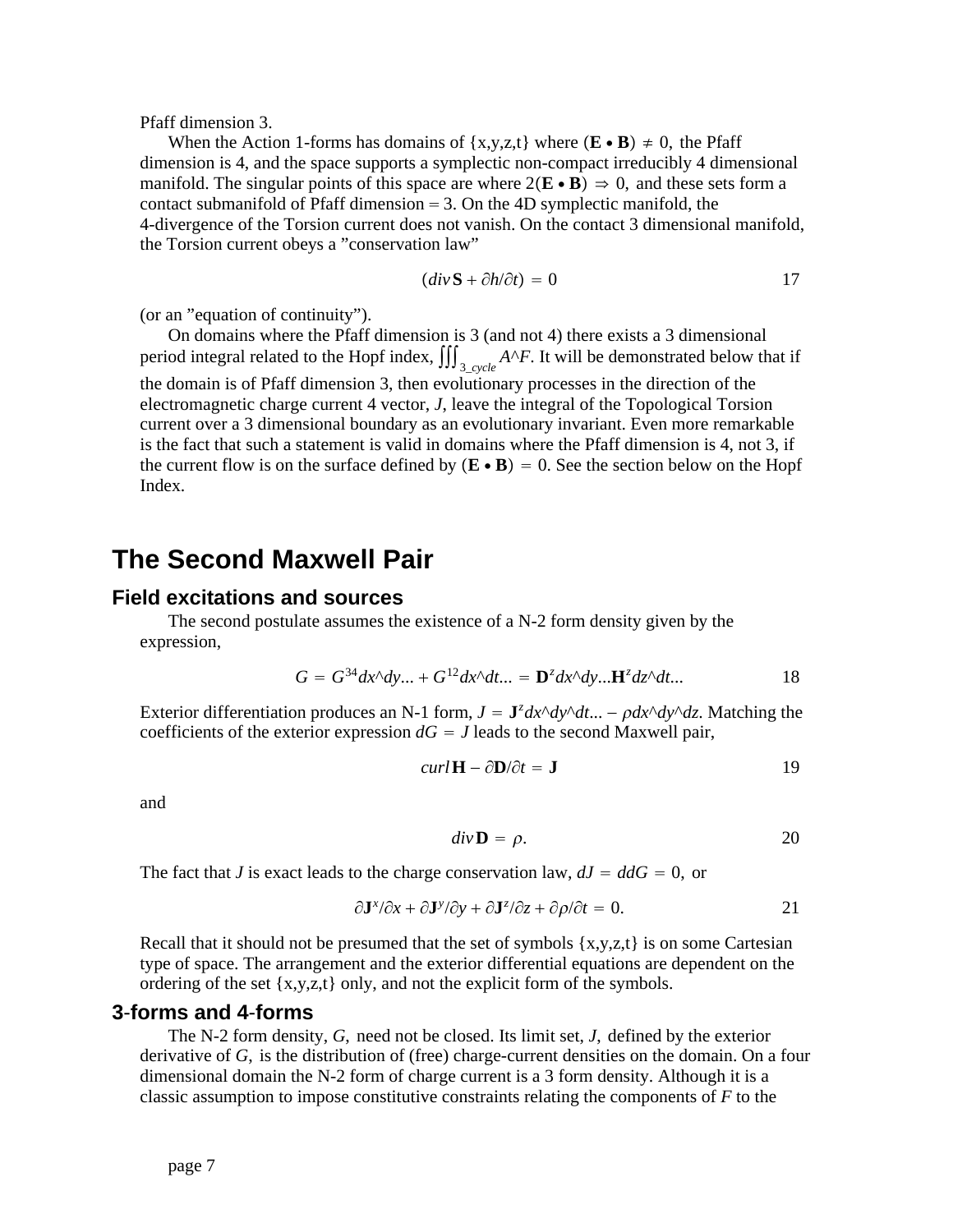components of *G*, it is important to recognize that even without such geometrical constraints there exist several composite forms and form densities that are distinct.

For example, the 4-form

$$
F^{\wedge}F = -2(\mathbf{E} \cdot \mathbf{B})dx^{\wedge}dy^{\wedge}dz^{\wedge}dt
$$
 22

is not the same as the 4-form density

$$
F^{\wedge}G = (\mathbf{D} \cdot \mathbf{E} - \mathbf{B} \cdot \mathbf{H}) dx^{\wedge} dy^{\wedge} dz^{\wedge} dt
$$
 23

nor the 4-form density

$$
A^{\wedge}J = (\mathbf{A} \cdot \mathbf{J} - \rho \phi) dx^{\wedge} dy^{\wedge} dz^{\wedge} dt. \qquad 24
$$

There are three distinct and important three forms,

 $A^{\wedge}F$  (*The Topo*log*ical Torsion* 3 – *form*) 25

$$
AAG (The Spin 3 – form)
$$
 26

*J* ›*the Maxwell current*fi 2 7

Note that there is a closure constraint that leads to the fundamental identity

$$
d(A \cap G) = F \cap G - A \cap J. \tag{28}
$$

The right hand side is an exact 4-form that yields an invariant measure (a relative integral invariant) on the domain. If the RHS is not zero, then the 4 dimensional (spin) domain cannot be compact without boundary. Only if the RHS is zero can the spin domain be compact, and then there can exist 3 dimensional cycles but they must come in pairs.

The relationship of the field excitations, **D** and **H**, to the field intensities, **E** and **B**, belongs to the theory of constitutive constraints of structure on the fundamental topological features of the fields. This topic is taken up in the next section. The idea is that the presence of matter ( a neutral charge-current distribution) forms equivalence classes of constraints between the field excitations and the preceding field intensities. The vacuum will be considered to be a case where the limit sets, *J*, of the N-2 form, *G*, vanish. Note that the limit sets, *J*, represent non-harmonic components of *G*.

# **Electromagnetic Signals**

#### **Signals are Propagating Discontinuities**

In a remarkable piece of work published in 1932, V. Fock extended Bateman's concepts and deduced the characteristic system for the solutions of Maxwell's equations which are not unique in a neighborhood. He clearly formulated the idea that electromagnetic signals were propagating discontinuities. (The concept of a signal and its precise relationship to electromagnetism was not clearly defined by Einstein) To paraphrase Victor Fock:

<sup>&</sup>quot;The laws of propagation of light in empty space are thoroughly understood. They find their expression in the well-known equations of Maxwell. However, we are not interested in the general case of light propagation, but only in the propagation of a signal advancing with maximum speed; i.e., the propagation of a wave front. Ahead of the front of the wave all components of the field vanish.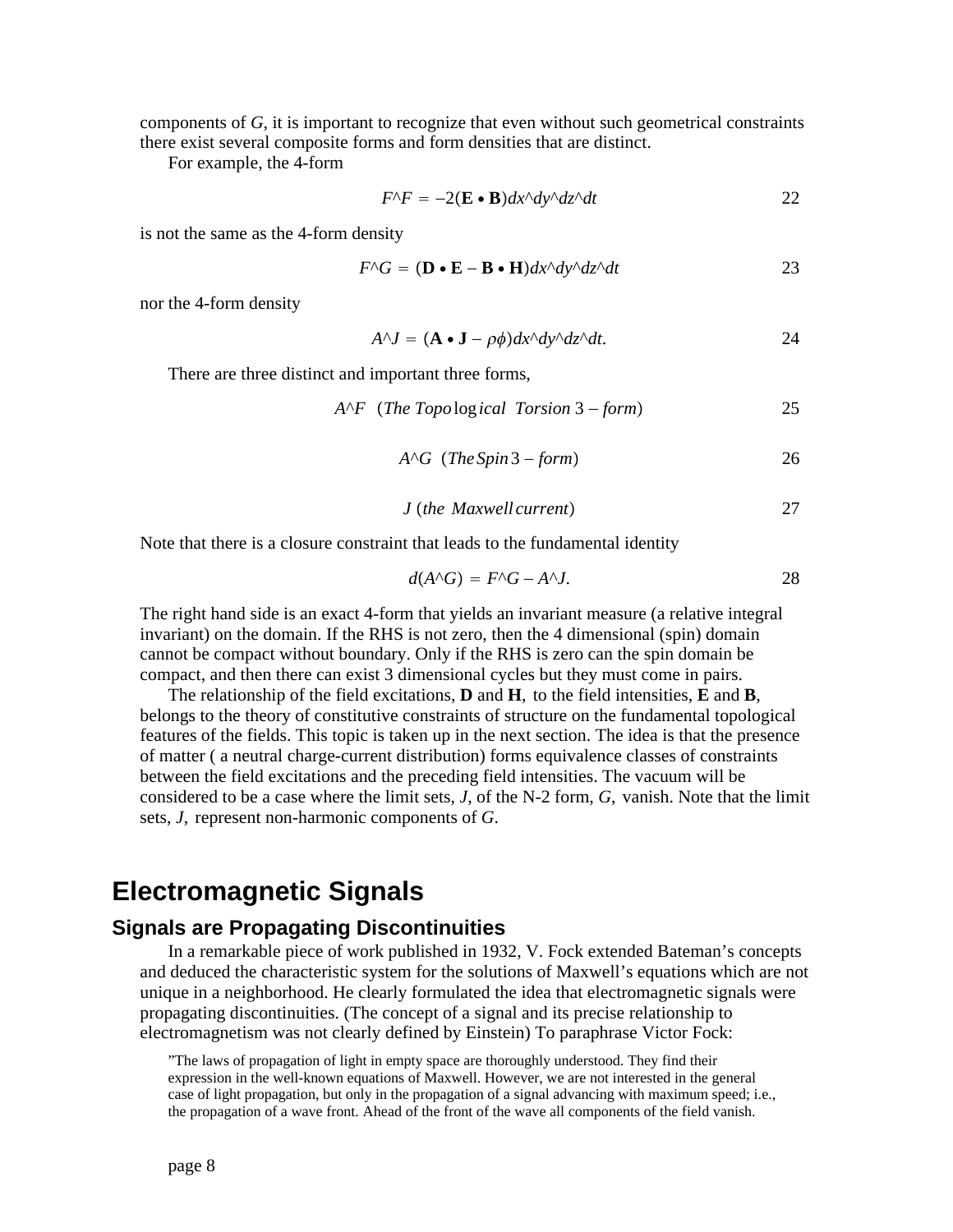Behind it some of them are different from zero. Therefore, some of the field components must be discontinuous at the front. On the other hand, given the field (a solution to the equations) on some surface moving in space, the derivatives of the field are, in general, determined by Maxwell's equations. Hence the value of the field at an infinitely near surface is also (uniquely) determined (by analytical continuation) and discontinuities are impossible. The only case when this is not so is when the form and the motion of the surface satisfies certain special conditions subject to which the values of the derivatives is not determined by the values of the field components themselves. Such a surface is called a characteristic surface, or briefly, a characteristic. Thus discontinuities of the field can occur only on a characteristic, but since there must certainly be discontinuities at a wave front ( the signal ), such a front is clearly a characteristic."

These ideas were championed by Luneberg (and others) at the end of WWII. The key idea in Fock's work is the result that the characteristic solutions remain characteristic solutions (discontinuities remain discontinuities - signals remain signals) only under a limited set of coordinate transformations. The laws of Maxwell as tensor equations are well behaved with respect to ALL diffeomorphisms, but the characteristic solutions to Maxwell's equations retain their topological properties only with respect to a restricted class of transformations. Fock proves that the linear class of transformations that preserve signals is the Lorentz group, for which a finite propagation speed is an invariant concept. However, the part of Fock's development that has been ignored is the idea that there also exists a non-linear transformation group (the Moebius fractional projective transformations) which also preserve discontinuities, signals, and other properties of characteristics. Such signals are not restricted to a finite propagation speed. These results will not be pursued further herein, but that which will be developed in the language of differential forms is the idea that the characteristics are determined from a prolonged exterior differential system.

#### **The characteristic system**

For the work presented herein, the source free system of forms  $\Sigma_0 = \{F, G\}$ ,  $\{J = 0\}$  will be treated as a closed ideal,  $d\Sigma_0 = \{dF, dG\} = 0$ . The Cartan technique will be used to search for two systems of dual vector fields that define point sets which are complimentary in a union and intersection sense. This problem is equivalent to finding those point sets upon which the field amplitudes admit discontinuities, but still satisfy Maxwell's equations. In other words, the solutions to Maxwell's equations are not unique upon the singular point set. There are two ways to go about this problem, the ray method and the wave method. In this article, with its emphasis on three forms, only the wave method will be pursued in detail. However see [Phys Rev 1991] for both the ray and wave analysis.

Consider the set of covariant fields *k* which annihilate the system of forms of the closed ideal in an intersection sense. These point sets are given by the covariant vectors

$$
k = \{\mathbf{k}, \omega\} \tag{29}
$$

such that the l-form  $k = \mathbf{k} \cdot d\mathbf{r} - \omega dt$  will have null intersections with the closed ideal of forms  $\{\Sigma_0\}$ ; i.e., search for *k* such that

$$
k^{\prime}\left\{\Sigma_0\right\}=0,\t\t 30
$$

or

$$
k^{\wedge}F = 0, \quad k^{\wedge}G = 0. \tag{31}
$$

These equations of characteristics have an engineering format as the set

$$
\mathbf{k} \times \mathbf{E} - \omega \mathbf{B} = 0, \quad \mathbf{k} \cdot \mathbf{B} = 0, \tag{32}
$$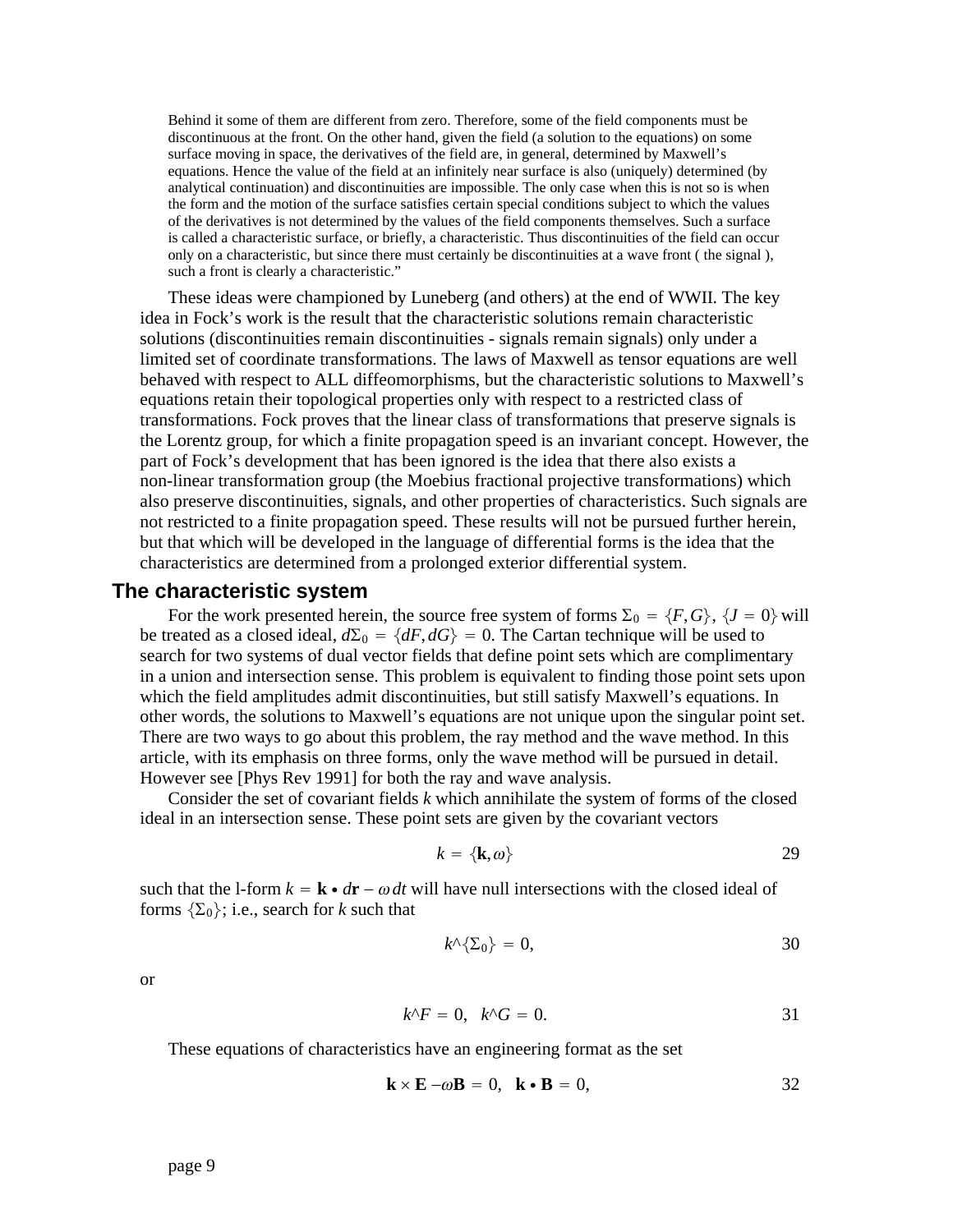$$
\mathbf{k} \times \mathbf{H} + \omega \mathbf{D} = 0, \quad \mathbf{k} \cdot \mathbf{D} = 0, \tag{33}
$$

from which it is apparent that **k** has the direction of the momentum flux  $\mathbf{D} \times \mathbf{B}$ . It is to be noted that these six independent equations for the covariant wave field **k** are the usual sets of equations which define the point sets upon which field discontinuities may exist. $[12]$  The 1-form can be multiplied by any non-zero function without changing the format of the equations. In fact it is more convenient to use the covariant field in the format  $k = \{k, \omega\} = \omega\{n, 1\}$ . (The equivalent analysis in terms of rays, implies that the ray vector is in the direction of the energy flux,  $\mathbf{E} \times \mathbf{H}$ . The energy flux and the momentum flux are not necessarily in the same direction).

If the characteristic system is viewed as a set of six equations in 12 unknowns representing the components of the fields, then the problem does not admit a solution without further constraints. To alleviate this problem, it is convenient to impose geometrical constraints in the form of constitutive relations on the topological system. The format of the constitutive relations can be guided by the the tensor format, where for a linear system it is presumed that

$$
G^{\mu\nu} = \chi^{\mu\nu\alpha\beta} F_{\alpha\beta} \tag{33}
$$

Due to the antisymmetries of the forms, the 256 components of the tensor density,  $\chi^{\mu\nu\alpha\beta}$  in four dimensions may be reduced to 36 distinct values,  $[14]$  a reduction which leads to the 6 vector formalism of Sommerfeld; namely, in matrix format,

$$
\mathbf{D} = [\epsilon] \circ \mathbf{E} + [\gamma] \circ \mathbf{B}
$$
  

$$
\mathbf{H} = [\gamma^{\dagger}] \circ \mathbf{E} + [\mu^{-1}] \circ \mathbf{B}.
$$

The 6x6 constitutive matrix is assumed to be Hermitian for the nondissipative cases considered herein, and in that case can be partitioned into real and imaginary parts. However a slightly more general system, which can incorporate certain discontinuous non-linear effects, is obtained if it is presumed that the matrix  $\lceil \gamma \rceil$  can be hermitian or anti-hermitian matrix,  $[\gamma^{\dagger}] = \pm [\gamma]$ . The various optical effects that have been measured in classical electromagnetism then can be into correspondence with symmetries induced by the diagonal and off diagonal matrix elements of the partitioned representation (See Post).

$$
\begin{bmatrix}\n\mathbf{D} \\
\mathbf{H}\n\end{bmatrix} = \begin{bmatrix}\n\text{dielectric\_birefr. } Fresnel\_Fizeau \\
\text{Fresnel\_Fizeau} \text{ magnetic\_birefr.}\n\end{bmatrix} \begin{bmatrix}\n\mathbf{E} \\
\mathbf{B}\n\end{bmatrix} + \begin{bmatrix}\n35 \\
\sqrt{-1} \begin{bmatrix}\n\text{dielectric\_Faraday} & \text{Opt\_Act} \\
\text{Opt\_Act} & \text{magnetic\_Faraday}\n\end{bmatrix} \begin{bmatrix}\n\mathbf{E} \\
\mathbf{B}\n\end{bmatrix}
$$

#### **The chiral vacuum**

In the Lorentz vacuum case, the classic assumption reduces the Hermitian constitutive matrix to the format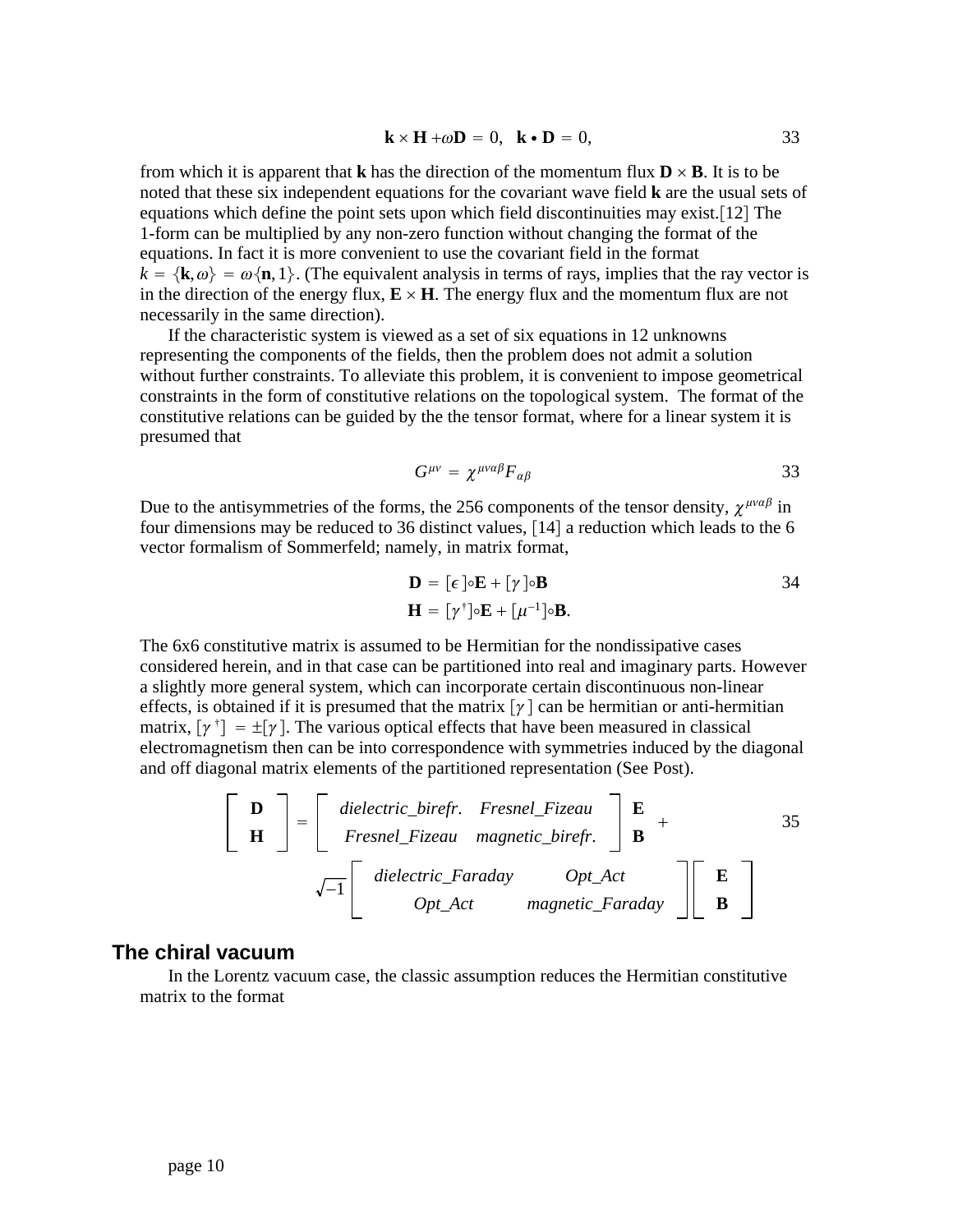$$
\begin{bmatrix}\n\mathbf{D} \\
\mathbf{H}\n\end{bmatrix} = \begin{bmatrix}\n1 & 0 & 0 & 1 & 0 & 0 \\
\varepsilon_0 & 0 & 1 & 0 & \gamma & 0 & 1 & 0 \\
0 & 0 & 1 & 0 & 0 & 1 & 0 \\
1 & 0 & 0 & 1 & 0 & 0 & 0 \\
\gamma^{\dagger} & 0 & 1 & 0 & 1/\mu_0 & 0 & 1 & 0 \\
0 & 0 & 1 & 0 & 0 & 0 & 1\n\end{bmatrix} \mathbf{E}
$$
\n36

where  $\varepsilon_0$  and  $1/\mu_0$  are presumed to be constants, and the chirality function  $\gamma$  is presumed to be zero. Note that it is a simple exercise for the constitutive constraint given above, including the chirality factor, to derive the wave equation for the field components:

$$
curl curl \mathbf{E} - \varepsilon_0 \mu_0 \partial^2 \mathbf{E} / \partial t^2 = (\mp \gamma^{\dagger} + \gamma)(curl \mathbf{E} + \partial \mathbf{B} / \partial t).
$$
 37

When the chirality factor is imaginary, the  $RHS =$  zero, giving the classic wave equation, for any value of  $\gamma$ . This result is also true if the chirality factor is a function of space, independent from time, but with a gradient orthogonal to the **B** field. The concept of a chiral vacuum has not received attention from a classical point of view. Note that the determinant of the constitutive matrix  $(\epsilon_0/\mu_0 - \gamma^{\dagger} \gamma)$  is the square of the reciprocal of an impedance. What is the value of  $\gamma$ ? Could it be proportional to the reciprocal of the Hall impedance,  $e^2/\hbar$ ?

#### **Fresnel** -**Kummer surfaces**

The six constitutive equations given above may be used to eliminate half of the unknowns in the six equations for the characteristic system. For example, the elimination of **E** and **H** in the characteristic equations leaves a homogeneous system of six equations in six variables. The Cramers determinantal condition on this homogeneous set must be satisfied if a solution exists. The Cramers determinant condition,  $H(n_x, n_y, n_z) = 0$  leads to a quartic Kummer surface in the components of the three vector of reciprocal phase velocity,  $\mathbf{n} = \mathbf{k}/\omega$ . By using the matrix representation,

$$
\begin{array}{ccc}\n0 & n_z & -n_y \\
\left[\mathbf{n}^{\times}\right] = & -n_z & 0 & n_x \\
n_y & -n_x & 0\n\end{array}
$$
\n38

the Kummer surface can be defined by the equation:

$$
H(n_x, n_y, n_z) = det([\epsilon] + [\gamma][\mathbf{n}^{\times}] + [\mathbf{n}^{\times}][\pm \gamma^{\dagger}] + [\mathbf{n}^{\times}][\mu^{-1}][\mathbf{n}^{\times}]) = 0.
$$
 39

In the three-dimensional space of variables  $(n_x, n_y, n_z)$  the implicit hypersurface  $H = 0$  is of fourth degree and creates an extension of the usual Fresnel wave surface to include not only anisotropic birefringence, but also electric and magnetic Faraday rotation, optical activity, and Fresnel-Fizeau phenomena in combination.

In the case of birefringence symmetries alone, the quartic function  $H = 0$  splits into two doubly degenerate quadratic factors which are the usual representations of the Fresnel ellipsoids, one ellipsoid for each state of polarization. In the case of the Lorentz symmetries, the Kummer surface is fourth order degenerate with the phase velocity of propagation equal for both states of polarization and for both directions of propagation.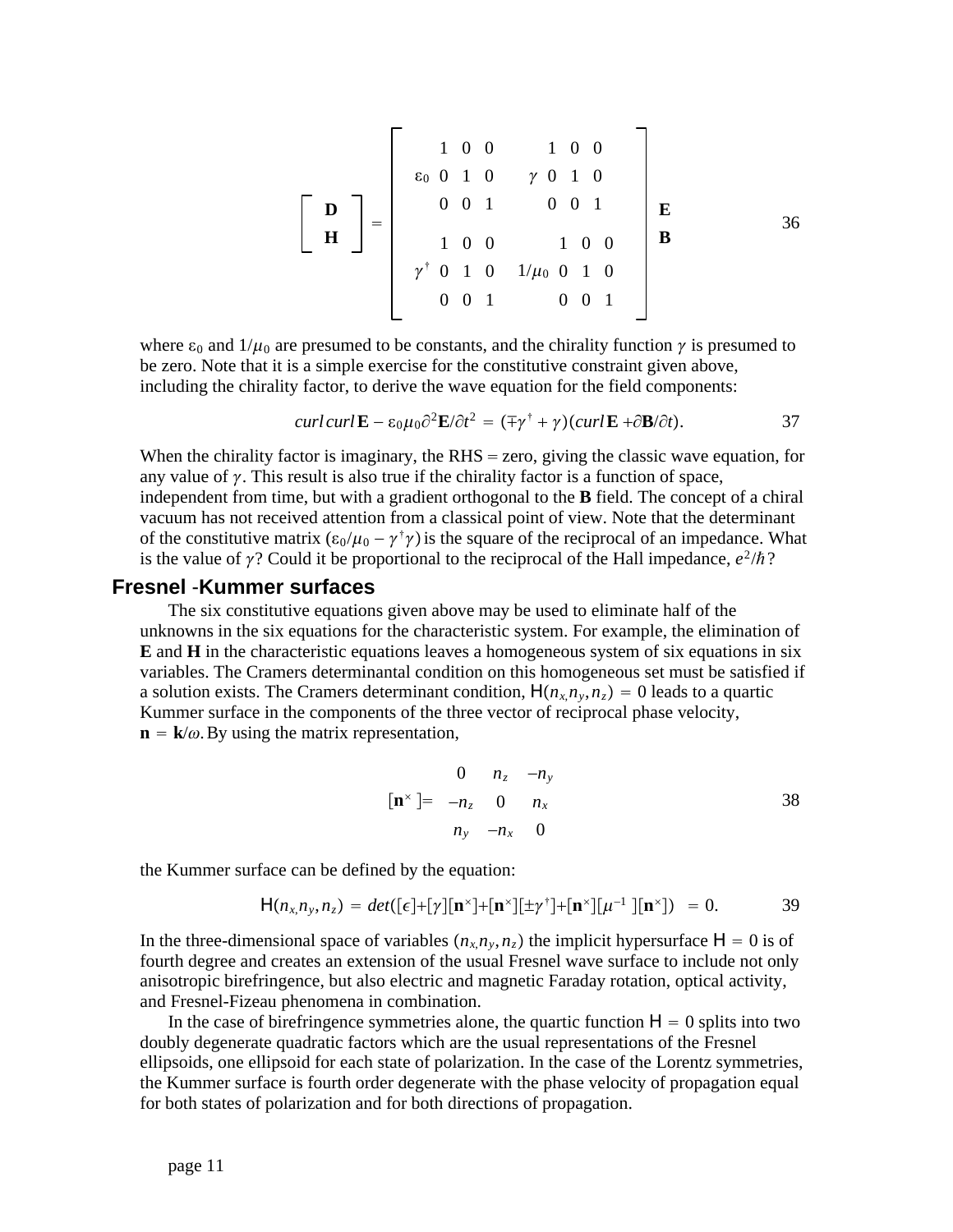The general Fresnel wave surfaces are distorted ellipsoids which do not have a center of symmetry. Hence an arbitrary line through the origin in reciprocal phase velocity space will intercept the Fresnel wave surface $(s)$  in four distinct points representing four distinct phase velocities: two magnitudes in the outbound direction for each state of polarization, and two different velocities in the inbound direction, one for each state of polarization. A Maple based program (Fresnel.pdf) is available for computing the Fresnel wave surfaces.

The little appreciated result is that the propagation velocity of a signal can be sensitive to the Fresnel direction of propagation, which of course implies that the constitutive equations do not have the symmetries of the Lorentz vacuum. These effects were experimentally verified in dual polarized ring laser experiments conducted by Sanders.[6] When the solutions to the Kummer surface equation are not degenerate (four distinct roots to the fourth order polynomial), then the solutions to the wave equation are best described in terms of quaternions, and not real or complex vectors.

# **Evolutionary Processes and Electromagnetism**

Consider an arbitrary process defined by the contravariant 4 vector field  $W = \rho \{V; 1\}$ which will cause the evolution of a physical system defined by a 1-form of Action, *A*. Subsume that the evolution obeys Cartan's Magic formula [??]

$$
L_{(V)}A = i(V)dA + d(i(V)A)
$$
 40

1. The term  $W = i(V)dA$  is defined as the 1-form of "virtual work".

2. The function  $U = i(V)A$  is defined as the "internal energy" of interaction.

3. The sum of these two terms,  $Q = W + U$ , defines the 1-form of "heat", the result of an evolutionary process, **V**, acting on the physical system, *A*.

From these definitions, it is apparent that Cartan's magic formula not only represents an evolutionary process, but also is formally equivalent to the cohomological description of the First Law of Thermodynamics.

$$
L_{(V)}A = i(V)dA + d(i(V)A) = Q
$$
  
= W + dU = Q

For an electromagnetic 1-form of Action, the 1-form of virtual Work,  $W = (i(W)dA)$ , generates an expression that defines the components of the Lorentz force law:

$$
W = (i(\mathbf{W})d\mathbf{A}) = (\rho \{\mathbf{E} + \mathbf{V} \times \mathbf{B}\}_{k} dx^{k} - \{\rho \mathbf{V} \cdot \mathbf{E}\} dt).
$$

The question now arises as to the Pfaff dimension of the 1-form of virtual work, and its physical implications. The simplest case is when the Pfaff dimension of the virtual work 1-form is zero (globally). Then each of the four components of the virtual work 1-form must vanish. Such a constraint is impossible if the Pfaff dimension of the 1-form of Action is 4, for then there do not exist and eigenvectors of the matrix of coefficients, *Fmn*, with zero eigen values.

### **The Hamiltonian Extremal Class**

When the Pfaff dimension of the Action 1-form is 3, the induced 2-form *F* is of rank 3 on a four dimensional domain. That is, the coefficients of the 2-form form a 4x4 anti-symmetric matrix, with two null eigenvalues. There exists, then, two distinct eigenvectors with a null eigen value. These two eigenvectors define two evolutionary fields which are extremal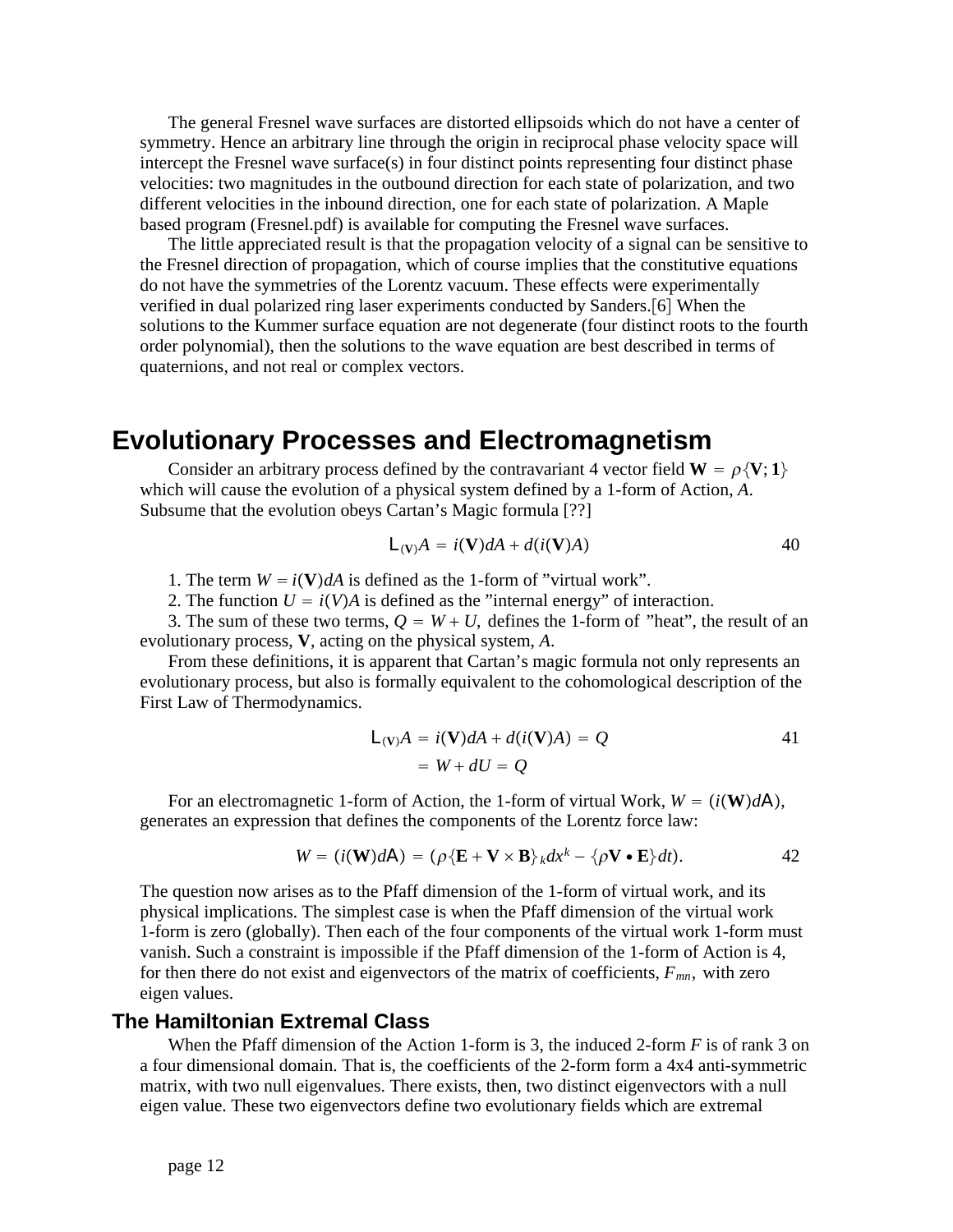vector fields in the sense of the calculus of variations. That is, both vector fields produce a zero value for the Virtual Work 1-form. Such extremal evolutionary processes leave the integral of the 1-form of Action stationary, and are called "extremal" fields. (If the integration path is not closed, then stationary variational principle imposes the additional requirement that  $\rho$ {**A**  $\cdot$  **V**  $-\phi$ }  $\Rightarrow$  0 on the boundary. The integration path must start and terminate on the zero set of this (Lagrange) function.)

One of the two vector fields with null eigen values is not only extremal, it is characteristic, in the sense that not only does the virtual work vanish locally, but so does the internal energy of interaction. Such vectors are both extremal (virtual work is zero) and associated (interaction internal energy is zero). The added boundary condition in the calculus of variations is not required for the characteristic field. This *unique characteristic* evolutionary vector field, is proportional to the Torsion vector for situations where the Pfaff dimension is 3. Evolution along the direction of the characteristic vector field is always adiabatic.

For evolution in the direction of any extremal vector field (which may or may not be adiabatic), the components of the virtual work 1-form can vanish; e.g., the Pfaff dimension of the Virtual work is zero. Such an evolutionary process defines what is call the "perfect" plasma in classical electromagnetic theory, for then there is no "ohmic" dissipation,  $({\rho}V \cdot E) = 0$  and the Lorentz force vanishes,  $\rho{E + V \times B} \Rightarrow 0$ . This condition is subsumed as the classic constraint for the sophomore problem of a charge particle moving in crossed magnetic and electric fields.

Extemal and Characteristic vector fields always admit a Hamiltonian representation for the Action 1-form.

$$
A \Rightarrow pdq - h(p, q, t)dt. \tag{43}
$$

#### **The Helmholtz Symplectic Class** (**the Master Equation**)

A somewhat more general class of evolutionary possibilities exists on those domains where the Pfaff dimension of the 1-form of Action is 3, but the Pfaff dimension of the virtual work 1-form is 1, not zero. In this case the virtual work 1-form must be closed,  $d(i(W)dA) \Rightarrow 0$ . Such a constraint defines the Helmholtz class of evolutionary processes, and leads to the "conservation of vorticity" in the hydrodynamic case, and to the concept of "frozen in magnetic flux" in the electromagnetic case. The closure condition implies that the

Lorentz force need not be zero, but it should have zero curl:  $d(\rho \langle \mathbf{E} + \mathbf{V} \times \mathbf{B} \rangle_k dx^k - \langle \rho \mathbf{V} \cdot \mathbf{E} \rangle dt) = 0$ . First consider that case where  $\rho$  is a constant. Then, the necessary condition to satisfy the closure condition, for arbitrary displacements of the independent variables, is that

$$
curl \left\{ \mathbf{E} + \mathbf{V} \times \mathbf{B} \right\} = 0 \tag{44}
$$

and similarly

$$
\partial \{\mathbf{E} + \mathbf{V} \times \mathbf{B}\} / \partial t + grad \{\mathbf{V} \cdot \mathbf{E}\} = 0.
$$
 45

Substituting the Maxwell result, *curl*  $\mathbf{E} = -\partial \mathbf{B}/\partial t$ , leads to the Master equation of the Imperfect Plasma:

$$
-\frac{\partial \mathbf{B}}{\partial t} + \frac{\partial \mathbf{C}}{\partial t} \mathbf{V} \times \mathbf{B} = 0. \tag{46}
$$

Such evolutionary processes are defined as symplectomorphisms in the modern literature.

For non-constant "charge density distributions"  $\rho$  the Helmholtz closure constraint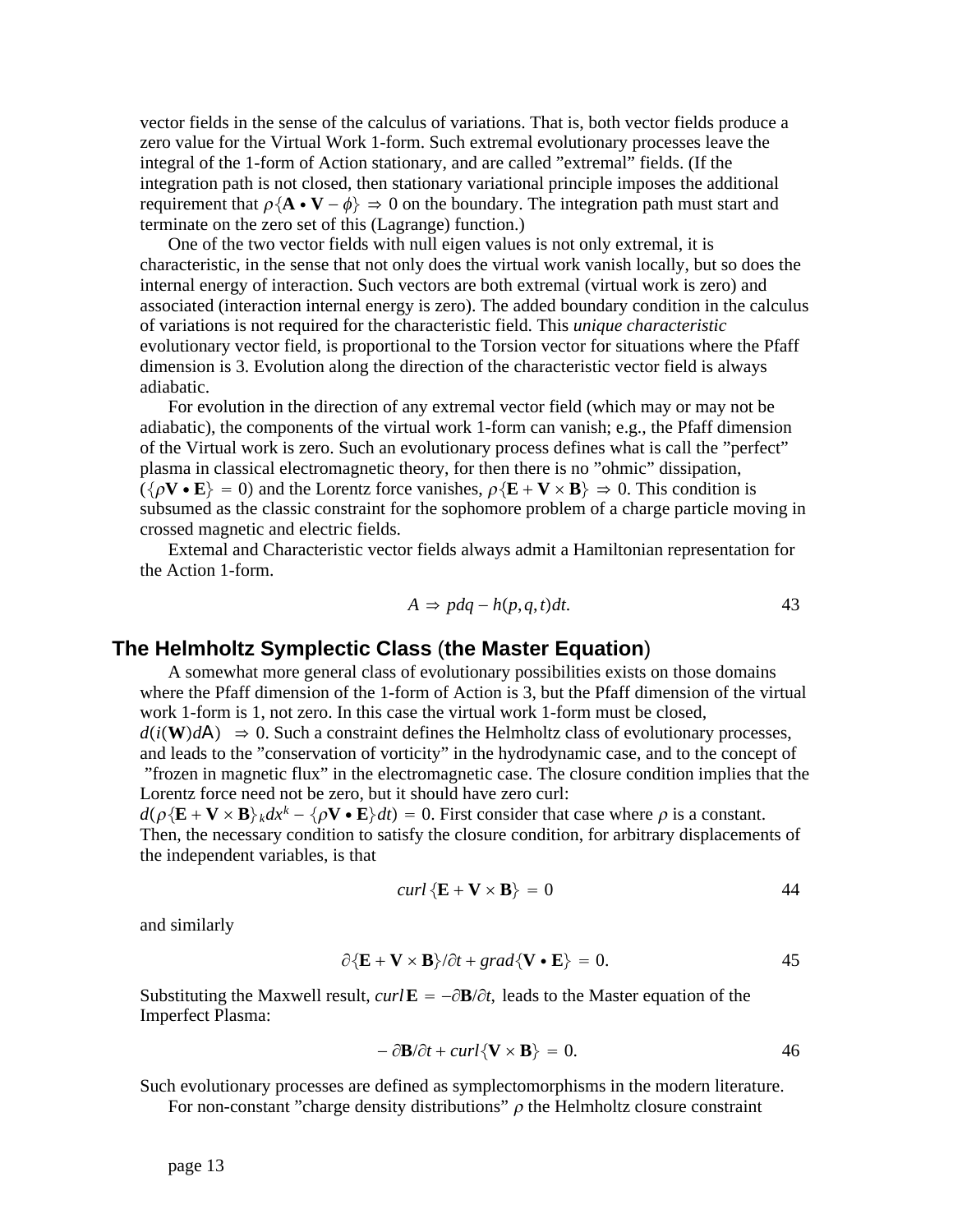requires that

$$
\rho(\mathbf{E} + \mathbf{V} \times \mathbf{B}) = -grad(\Theta).
$$

In this case, the Master equation is modified slightly to account for a non-constant distributions,  $\rho$  :

$$
-\partial \mathbf{B}/\partial t + \operatorname{curl}\{\mathbf{V} \times \mathbf{B}\} = \operatorname{grad} \ln \rho \times (\mathbf{E} + \mathbf{V} \times \mathbf{B}). \tag{48}
$$

In elementary physics the scaling function  $\rho$  is to recognized as the charge distribution. In elementary mathematics, the scaling function  $\rho$  is to be recognized as the integrating factor.

There are two important cases that must be examined for the Helmholtz class of evolutionary processes. Either the Pfaff dimension is even and of dimension 4, or it is odd and of Pfaff dimension 3. If the Pfaff dimension of the Action is 4, then the symplectic *manifold* condition of maximal rank over the 4 dimensional domain requires that the second Poincare invariant is not zero:

$$
d\mathbf{A}^{\wedge}d\mathbf{A} = -2(\mathbf{E} \cdot \mathbf{B})dx^{\wedge}dy^{\wedge}dz^{\wedge}dt \neq 0. \tag{49}
$$

The Helmholtz evolutionary process condition requires that

$$
\rho(\mathbf{E} \cdot \mathbf{B}) = \mathbf{B} \cdot \text{grad}\Theta \neq 0 \tag{50}
$$

Therefore, there must exist a gradient (of pressure or temperature,  $\Theta$ ) in the direction of the **B** field lines. Similarly, there is a dissipation if the motion is in the direction of the gradient, for then

$$
\rho(\mathbf{E} \bullet \mathbf{V}) = \mathbf{V} \bullet \text{grad}\Theta. \tag{51}
$$

There is no "ohmic" dissipation in the direction orthogonal to *grad*  $\Theta$ .

Physically, then, in a symplectic system exhibiting symplectic evolution, there must exist a component of electric force **E** that accelerates charged particles along the magnetic **B** field lines, and that component of force, as an artifact of the symplectic constraints, must be the ultimate source of the magnetic dynamo. A similar situation holds in hydrodynamics where fluid mass can be accelerated along the lines of vorticity. For the extremal, non-symplectic case, the Lorentz force must vanish, and there is no magnetic dynamo action.

From the argument developed above for symplectic systems, the Bernoulli-Casimir energy function  $\Theta$  is either of the type *TS* and/or of the type *PV*. For a solid, assume the former representation dominates. Then the "Lorentz force" must have the form of a spatial gradient of the temperature,  $\rho(\mathbf{E} + \mathbf{V} \times \mathbf{B}) = grad(kT)$ . For motion that is along the magnetic field lines, the term  $V \times B \Rightarrow 0$ . Then, incorporating the empirical Ohmic relation,  $\mathbf{j} = \sigma \mathbf{E}$ , it is apparent that the symplectic case leads to a derivation of flux equations in the Thompson format for thermal power:

$$
\mathbf{j} = (1/\rho\sigma)grad(kT) \tag{52}
$$

The suggestion is that the source of magnetic dynamo forces in plasmas is to be associated with a temperature gradient and the existence of differential velocity fluctuations in a symplectic system.

## **The Torsion Vector and Irreversible Evolutionary Processes** (**Pfaff dimension 4**)

Assume that the Pfaff dimension of the domain of interest is 4, hence the space is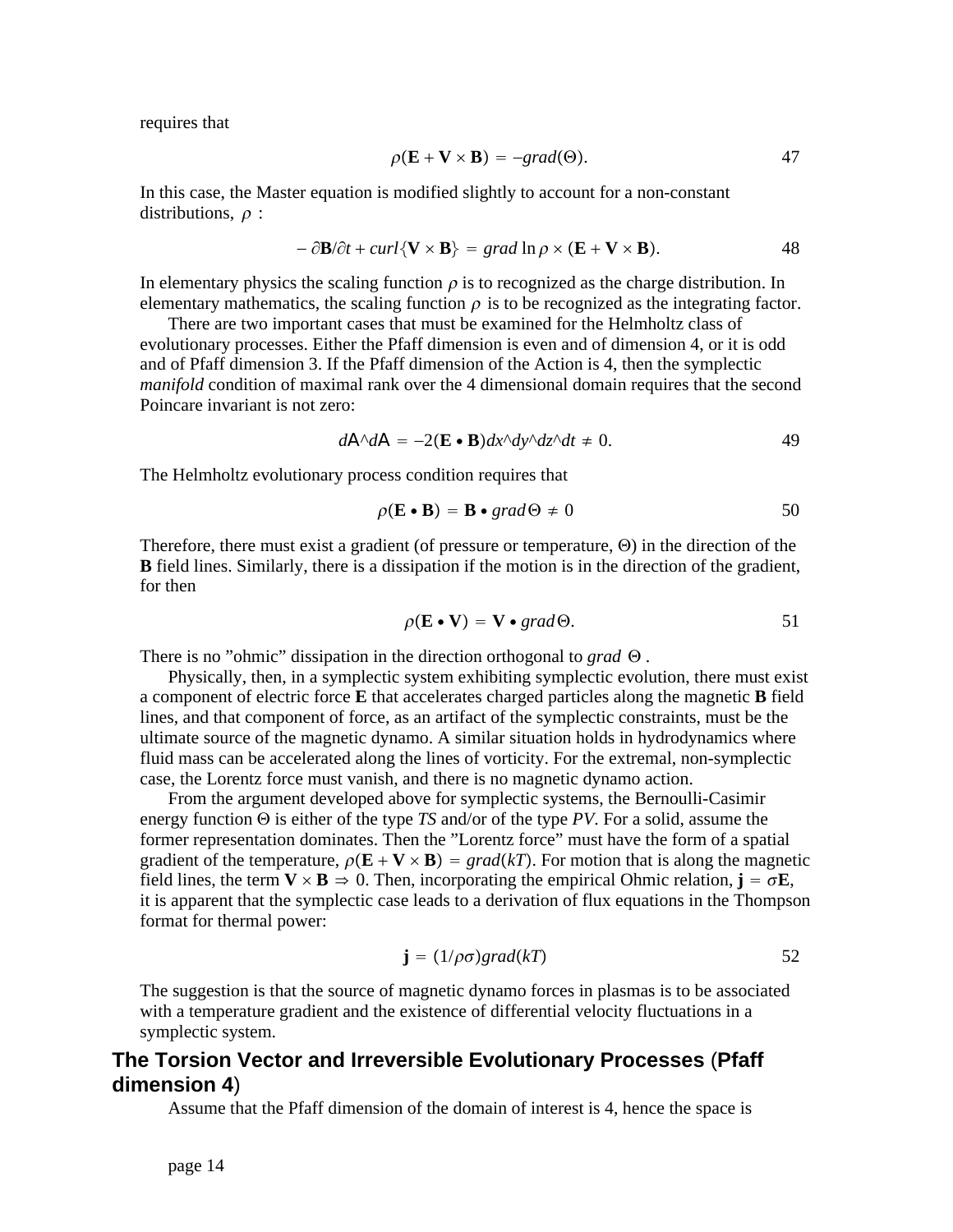symplectic. However, consider evolutionary fields that are not constrained to be symplectic such that  $dW \neq 0$ . Direct evaluation of the virtual work 1-form,  $W = i(\mathbf{W})d\mathbf{A}$  yields (the Lorentz force)

$$
W = i(\mathbf{W})d\mathbf{A} = (\{\rho \mathbf{E} + \mathbf{J} \mathbf{x} \mathbf{B}\}_{k} dx^{k} - \{\mathbf{J} \cdot \mathbf{E}\} dt)
$$

The obvious first choice for the evolutionary vector field has been based on the classic assumption that  $W = \{J; \rho\} \Rightarrow \rho \{V; 1\}$  The expression for virtual work becomes

$$
W = \rho(\{\mathbf{E} + \mathbf{V}x\mathbf{B}\}\mathrm{d}x^k - \{\mathbf{V} \bullet \mathbf{E}\}\mathrm{d}t). \tag{54}
$$

However, another perhaps not so obvious a candidate for a solution vector field is the expression for the Torsion current. That is, examine the evolution along the unique four dimensional vector field,

$$
\mathbf{T} = \{ (\mathbf{E} \times \mathbf{A} + \mathbf{B}\phi); \mathbf{A} \bullet \mathbf{B} \}.
$$

The expression for virtual work becomes

$$
W = i(\sigma \mathbf{T})dA = \sigma(\langle (\mathbf{A} \cdot \mathbf{B})\mathbf{E} + (\mathbf{E} \times \mathbf{A}) \times \mathbf{B} \rangle_k dx^k - \langle \mathbf{E} \cdot \mathbf{B} \phi \rangle dt) = \sigma(\mathbf{E} \cdot \mathbf{B})A.
$$

The torsion current is an associated field relative to the 1-form of Action, in the sense that

$$
i(\sigma \mathbf{T}) \mathbf{A} \Rightarrow 0. \tag{57}
$$

Evolution in the direction of the Torsion vector does not produce any internal energy of interaction, even though the process is not extremal. In Pfaff dimension 4, the Torsion vector is not extremal, but amazingly enough it decays to a process which is characteristic.

It follows that the Lie derivative of the Action along the direction of the Torsion current is an isovector process in the sense that

$$
L_{(\sigma T)}A = \Gamma A = \sigma(E \cdot B)A = Q.
$$

By direct computation,

$$
L_{(\sigma T)} dA = d\Gamma^A A + \Gamma dA = dQ \qquad 59
$$

from which it follows that

$$
Q^{\wedge}dQ = \Gamma^2 A^{\wedge} dA. \tag{60}
$$

If the topological parity  $\Gamma = \sigma(\mathbf{E} \cdot \mathbf{B})$  does not vanish, then the Torsion current  $\sigma \mathbf{T}$ represents an irreversible non-conservative process. For such processes the heat 1-form, *Q*, does not admit an integrating factor.

The formula  $L_{(\sigma T)}A = \overline{\Gamma}A$  was the fundamental principle used by the present author in1974 to describe "An Extension of Hamilton's Principle to Include Dissipative Systems". It was not known at that time the such processes implied the existence of a symplectic structure, nor the fact that these processes were not symplecto-morphisms.

## **More on Characteristic Vectors**

On the 4D manifold, those point sets upon which  $(\mathbf{E} \cdot \mathbf{B}) = 0$  are special, for then the symplectic manifold becomes a contact manifold, and admits a unique direction field on the 3D submanifold, a Hamiltonian vector field. From the 4D point of view, the rank of the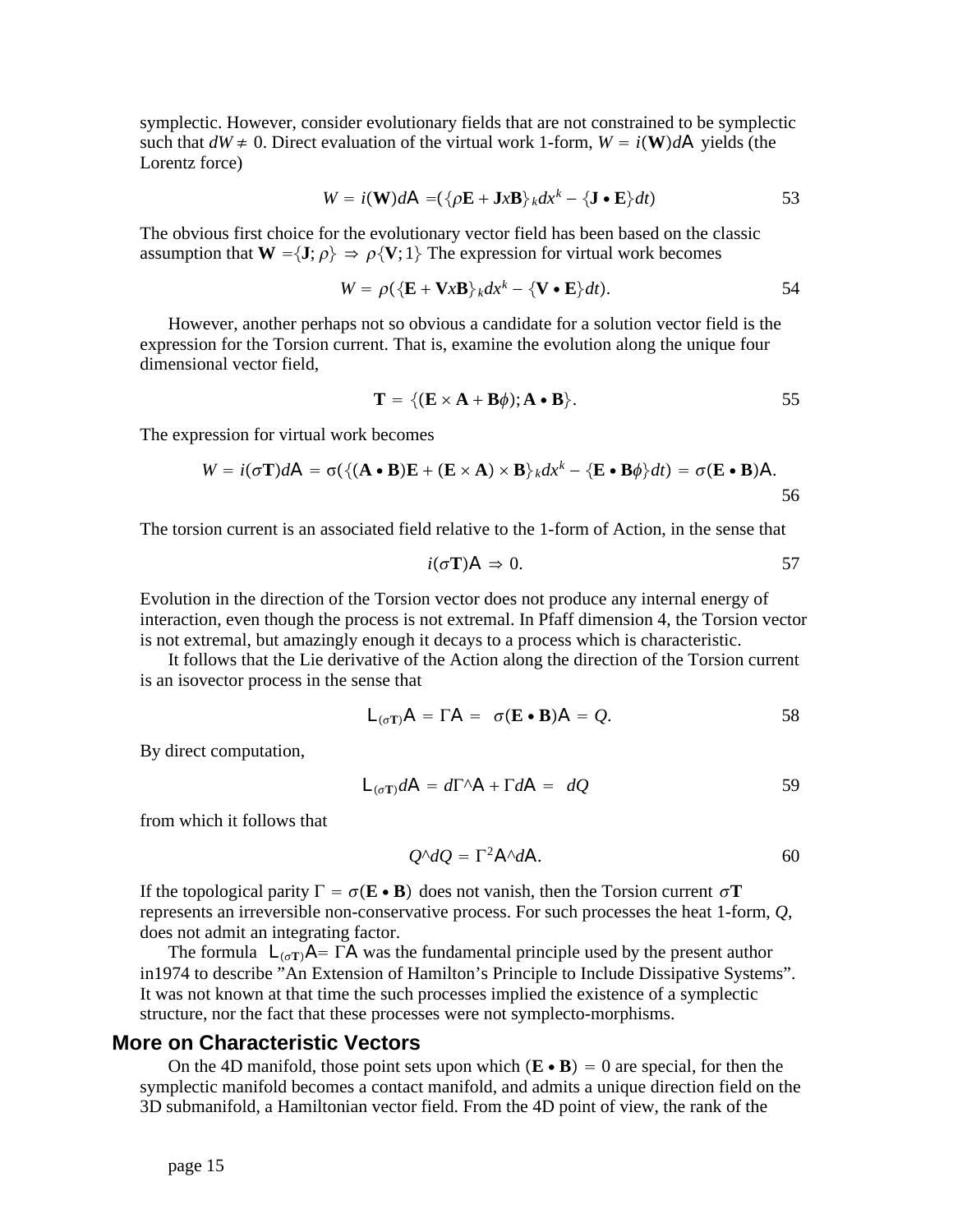matrix of 2-form coefficients, *dA*, is 2 (not 4), which implies that there are two null eigen vectors (on 4 D). One of these eigen vectors is the Hamiltonian field such that  $i(\mathbf{V})dA = 0$ , but  $i(V)A = U$  is unspecified. In otherwords, one of the null eigenvectors on the 4D space is extremal, but not associated.

The other null eigenvector is both and extremal and associated; that is, it is a characteristic vector field. That vector field (to within a factor) is given by the Torsion Vector field,  $\mathbf{T} = \{ (\mathbf{E} \times \mathbf{A} + \mathbf{B}\phi) ; \mathbf{A} \cdot \mathbf{B} \}$  subject to the closure condition that  $4Div\mathbf{T} = 2(\mathbf{E} \cdot \mathbf{B}) = 0$ . In other words, the Torsion Vector defines the adiabatic direction field in space-time, which preserves every element of the Pfaff sequence locally.

$$
L_{(\sigma T)}A = 0, \tag{61}
$$

and

$$
L_{(\sigma T)} dA = 0. \t\t\t 62
$$

The characteristic field is usually associated with propagating discontinuities, or signals. (Wave phenomena)

# **Conjugate and Minimal Surface Wave Functions**

## **Bateman**'**s Solutions**

In 1914, in a small monograph entitled Electrical and Optical Wave Motion, H. Bateman [1] introduced a number of interesting solutions to Maxwell's equations that emulate propagating singular strings (not plane waves). Bateman is perhaps more famous for his work on the equations that describe the decay chains of radioactive species. However, as pointed out by Whittaker [2], it was Bateman who determined in 1910 that the Maxwell equations were invariant with respect to the conformal group, a much wider group than the Lorentz transformations. Bateman in 1910 also recognized the relationship of his work to the tensor calculus of Ricci and Levi-Civita, several years before the Einstein development of general relativity [3].

Maxwell's equations are defined as the Maxwell Faraday equations for the field intensities,

$$
curl \mathbf{E} + \partial \mathbf{B} / \partial t = 0, \qquad div \mathbf{B} = 0
$$

and the Maxwell Ampere equations for the field excitations, with source.

$$
curl \mathbf{H} - \partial \mathbf{D} / \partial t = \mathbf{J} \qquad div \mathbf{D} = \rho \qquad 2
$$

The vacuum is defined by the constraints of a source free domain, such that the current density vanishes,  $\mathbf{J} = 0$ , and the charge density vanishes,  $\rho = 0$ . In addition, the vacuum is defined by a set of generalized constitutive constraints between the field intensities and the field excitations, which take the form of the 6x6 matrix equation,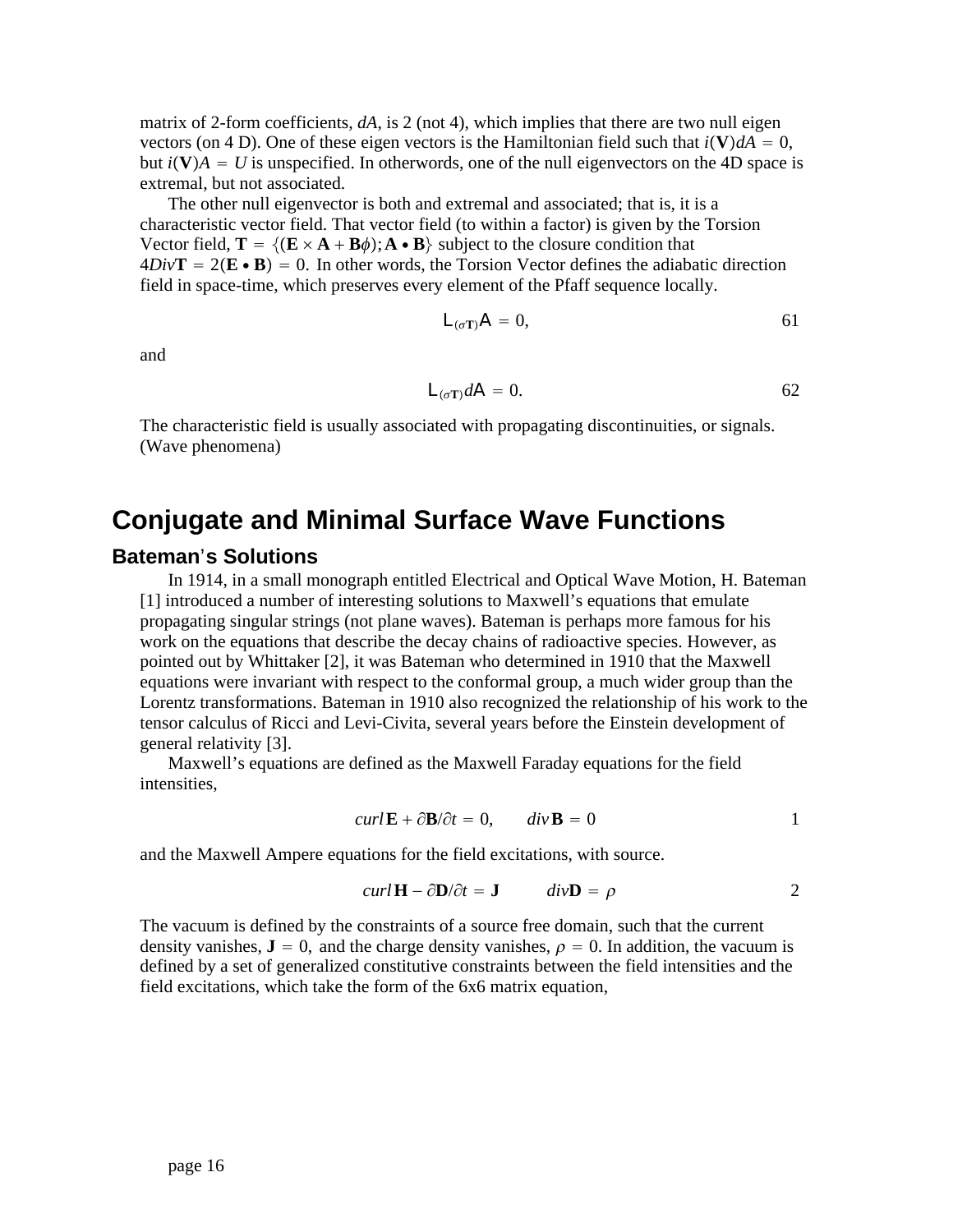$$
\left| \begin{array}{c} \mathbf{D} \\ \mathbf{D} \\ \mathbf{H} \end{array} \right\rangle = \left| \begin{array}{cccccc} \varepsilon_0 & 0 & 0 & \gamma & 0 & 0 \\ 0 & \varepsilon_0 & 0 & 0 & \gamma & 0 \\ 0 & 0 & \varepsilon_0 & 0 & 0 & \gamma \\ \gamma^{\dagger} & 0 & 0 & 1/\mu_0 & 0 & 0 \\ 0 & \gamma^{\dagger} & 0 & 0 & 1/\mu_0 & 0 \\ 0 & 0 & \gamma^{\dagger} & 0 & 0 & 1/\mu_0 \end{array} \right| \circ \left| \begin{array}{c} \mathbf{E} \\ \mathbf{B} \\ \mathbf{B} \end{array} \right\rangle.
$$
3

Bateman presumed, as have most authors, that the vacuum state requires that  $\gamma = 0$ . Indeed, the Lorentz vacuum will be defined as the case where  $\gamma = 0$ , and the Chiral vacuum will be defined as the case when  $\gamma \neq 0$ .

Assuming

$$
\mathbf{D} = \varepsilon_0 \mathbf{E} \qquad \mathbf{H} = \mathbf{B}/\mu_0 \tag{8}
$$

the Maxwell-Ampere equation yields

$$
\mathbf{J} = curl \mathbf{H} - \partial \mathbf{D}/\partial t = \{curl \mathbf{B} - \varepsilon \mu \partial \mathbf{E}/\partial t\} / \mu \Rightarrow 0
$$
  

$$
\rho = div \mathbf{D} = div \mathbf{E}/\varepsilon \Rightarrow 0
$$

Each term must vanish for the "vacuum" condition of no charge density and no current density. Suppose the conditions are true. Then differentiating the first expression with respect to time, and taking the curl of the Maxwell-Faraday expression, combine to yield

$$
grad\,div\mathbf{E} - curl\,curl\,\mathbf{E} - \varepsilon\mu\partial^2\mathbf{E}/\partial t^2
$$

In other words a necessary condition for the Lorentz vacuum is that the fields satisfy the Vector Wave Equation (with  $div$ **E** = 0).

Following Bateman, form the inner 3D product of the Maxwell Faraday equation with  $H = B/\mu$ , and the inner product of the source free Maxwell Ampere equation with **E**. Use the constitutive definitions for the Lorentz vacuum where  $\mathbf{H} = \mathbf{B}/\mu$  and  $\mathbf{D} = \varepsilon \mathbf{E}$ . Subtract the second resultant from the first, to create the equation (assuming  $\gamma = 0$ ), to produce the famous Poynting equation,

$$
div(\mathbf{E} \times \mathbf{H}) + \mathbf{H} \circ \partial \mathbf{B} / \partial t + \mathbf{E} \circ \partial \mathbf{D} / \partial t \Rightarrow
$$
  
\n
$$
div(\mathbf{E} \times \mathbf{H}) + \partial (1/2\mathbf{B}^2/\mu + 1/2\varepsilon \mathbf{E}^2) / \partial t = 0.
$$

The result is an equation of continuity in terms of the field variables. By comparison to a "fluid", this "equation of continuity" yields a field energy density,  $\rho_e$ , and an energy current density,  $\rho_e$ **v**, given by the expressions:

$$
\rho_e c^2 \mathbf{v} = (\mathbf{E} \times \mathbf{H}) = (\mathbf{D} \times \mathbf{B})c^2
$$
 and  $\rho_e c^2 = (1/2\mathbf{B}^2/\mu + 1/2\epsilon \mathbf{E}^2)$ .

It should be remembered that these equations can be complex. The energy current density and the energy density can be formed from complex numbers. Bateman finds the extraordinary result, equivalent to the expression,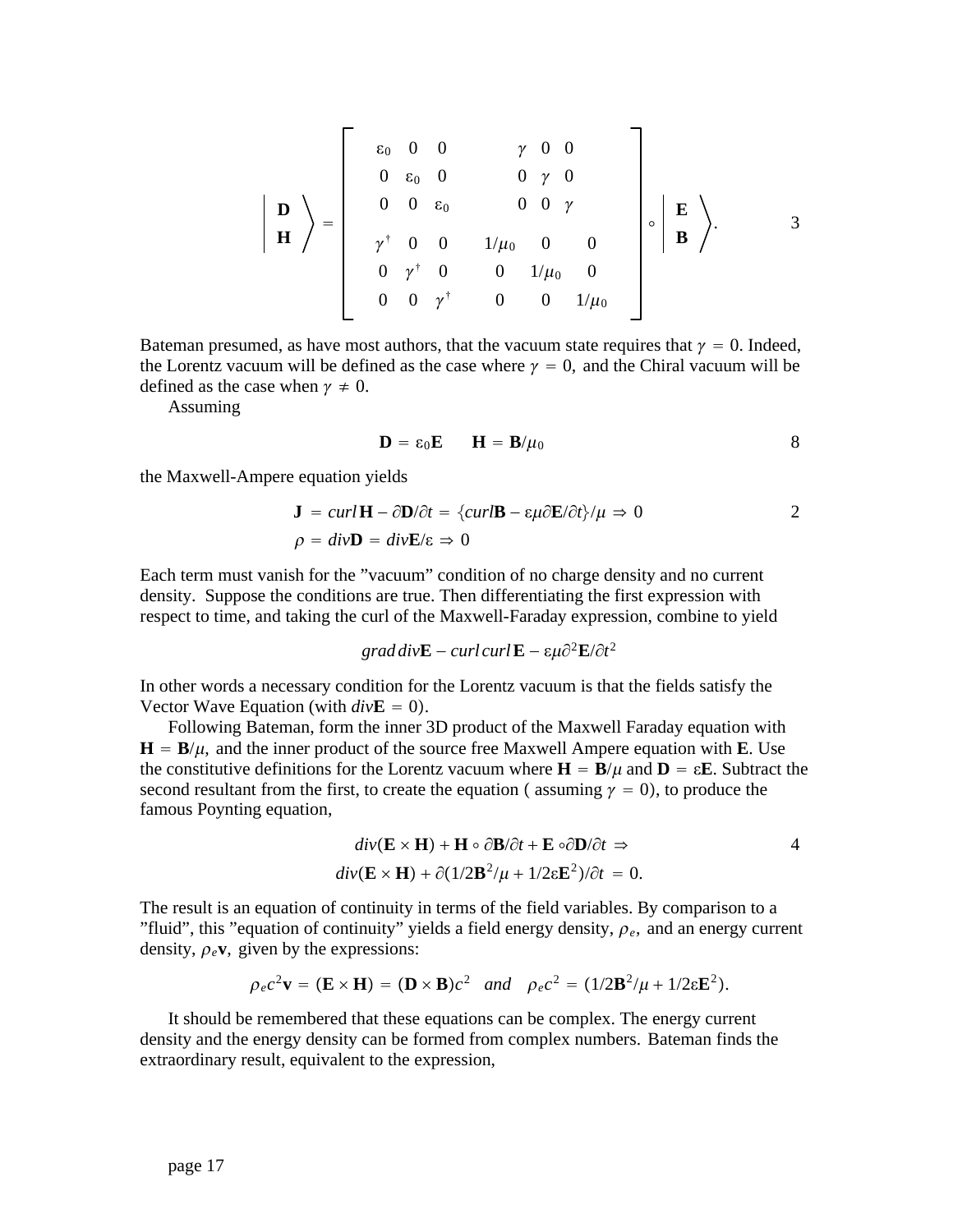$$
\rho_e^2(1/\mu\epsilon - \mathbf{v} \circ \mathbf{v}) = \rho_e^2(c^2 - \mathbf{v} \circ \mathbf{v})
$$
  
\n
$$
\equiv (1/c^2)\{[(1/2)(\mathbf{D} \circ \mathbf{E}) - (1/2)(\mathbf{B} \circ \mathbf{H})]^2 + (\mathbf{E} \circ \mathbf{B}/Z_{\text{freespace}})^2\}.
$$

6

under the assumption that  $\epsilon \mu c^2 = 1$ . The factor ( $\mu/\epsilon$ ) is the square of the radiation impedance of free space,  $Z_{\text{freespace}} = \sqrt{\mu/\varepsilon}$ . It is apparent that the first term on the right is the first Poincare (conformal) invariant equivalent to the Lagrange energy density of the field (the difference between the deformation and the kinetic energy densities). The second term is the second Poincare invariant of the field, and is to be associated with topological parity and thermodynamic irreversibility [4]. Bateman remarks that "the rate at which energy flows through the field is less that the velocity of light", unless the two Poincare invariants on the RHS vanish. The importance of the null Poincare invariants becomes obvious, as they furnish the requirement that the field energy propagates with the speed of light. It is important to remember that these equations can involve complex vector fields.

In general, for the Lorentz vacuum, if the energy density of the field is defined as

$$
Ham = (1/2)(D \circ E) + (1/2)(B \circ H) = 1/2B^2/\mu + 1/2\epsilon E^2
$$

while the field Lagrangian is defined classically as

$$
Lag = (1/2)(\mathbf{D} \circ \mathbf{E}) - (1/2)(\mathbf{B} \circ \mathbf{H}) = 1/2\epsilon \mathbf{E}^2 - 1/2\mathbf{B}^2/\mu.
$$

These are all classic results. The objective is to see what happens to these expressions for the Chiral Vacuum. The Chiral adjective is appropriate, for a pure imaginary  $\gamma$  replicates certain features of media which are optically active. The classic example of an optically active media is a solution of right handed helical molecules, such as sugar, in water. The phemomena has practical use in the wine industry and has been used to permit the grower to determine the sugar content of his grapes. (This is the basis of the words  $\circ$  *brix* often found on French wine labels)

An objective of this article is to study those cases where  $\gamma$  is a domain constant, but not zero, and then to determine what are the consequences of such an assumption. Such an assumption, which if applicable to the vacuum, would imply that the Chiral vacuum, and therefor the universe itself, does not have a center of symmetry.

It is also of some historical perspective that, in 1914, Bateman noticed that a complex 3-dimensional vector,  $\mathbf{M} = \mathbf{B} \pm i \sqrt{\epsilon \mu} \mathbf{E}$  could be used to express both the Maxwell Faraday and the Maxwell Ampere equations for the Lorentz vacuum as one combined set of complex vector equations. Sometimes it is possible to find a conjugate pair of solutions  $M$  and  $M'$ that satisfy the complex equation

$$
\mathbf{M} \circ \mathbf{M}' = 0. \tag{7}
$$

Each solution satisfies the equation

$$
\mathbf{M} \circ \mathbf{M} = (\mathbf{B}^2 - \varepsilon \mu \mathbf{E}^2) \pm 2i(\sqrt{\varepsilon \mu} \mathbf{E} \circ \mathbf{B}) = \mathbf{I}_1 \pm 2i \mathbf{I}_2, \tag{7}
$$

where  $I_1$  and  $I_2$  are the Poincare conformal invariants of the field, **M**.

If the complex solution vector satisfies the complex equation of constraint,

$$
\mathbf{M} \circ \mathbf{M} = (\mathbf{B}^2 - \varepsilon \mu \mathbf{E}^2) + 2i(\sqrt{\varepsilon \mu} \mathbf{E} \circ \mathbf{B}) = 0, \tag{7}
$$

then such a vector not only satisfies both the Maxwell Faraday and the Maxwell Ampere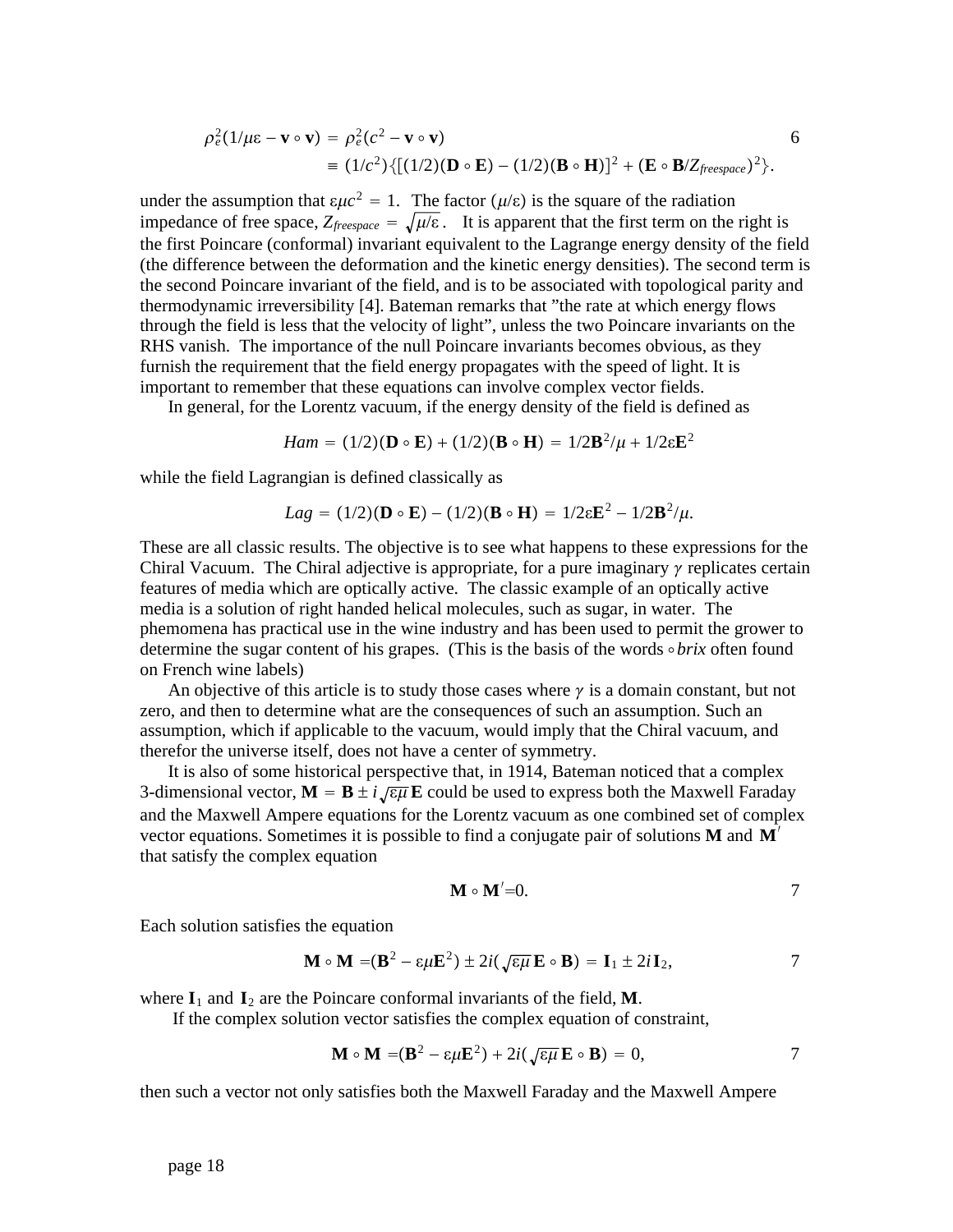(source free) equations for a Lorentz vacuum, but also - according to the derived result in equation 6 - propagates the field energy with the speed of light. Such solutions were defined by Bateman as self conjugate solutions. (Translate to self dual solutions in modern day language of Yang Mills theory.)

The Bateman self conjugate condition requires that the (complex) magnetic energy density be the same as the (complex) electric energy density, and the (complex) Electric field be orthogonal to the (complex) Magnetic field. Both of these Poincare conformal invariants must be zero to satisfy the Bateman self duality condition. It is the self dual solutions, these self conjugate solutions, that satisfy the Eikonal expression, and therefore, as Bateman points out [5], can represent propagating electromagnetic discontinuities [6]. The Poincare invariants are additive, such that it is conceivable to construct a self-conjugate solution from two or more non-self conjugate solutions, each of which has different Poincare invariants, but which are equal to zero under addition.

Bateman apparently did not notice that the complex constraint equation of self duality on **M** is precisely the conditions that the complex position vector generated by **M** defines a minimal surface [7]. Moreover, Bateman did not notice that most of his results are to be obtained for a Chiral vacuum, when the chiral components of the constitutive equation satisfy the constraint,  $[\gamma]^{+} + [\gamma] = 0$ . The details of the Chiral Vacuum condition are explored in the the next section. [Note that the Bateman ideas can be transcribed to more modern form by treating the the source free vacuum Maxwell equations as an exterior differential ideal,  $dF = 0$  and  $dG = 0$ . See below.]

# **THE CHIRAL VACUUM**

Use the (complex) Chiral Vacuum constitutive equations

$$
\mathbf{D} = \varepsilon_0 \mathbf{E} + [\gamma] \circ \mathbf{B} \qquad \mathbf{H} = [\gamma^{\dagger}] \circ \mathbf{E} + \mathbf{B}/\mu_0 \tag{8}
$$

along with the Maxwell Faraday equations and the Maxwell Ampere equations, and replicate the steps of the preceeding section. For simplicity, assume that the matrix

$$
[\gamma] = (g + \sqrt{-1} \gamma)[\mathbf{I}] \text{ and } [\gamma \dagger] = \alpha(g - \sqrt{-1} \gamma)[\mathbf{I}] \text{ with } \alpha = \pm 1
$$

Substitution into the Maxwell Ampere equation yields

$$
\mathbf{J} = curl \mathbf{H} - \partial \mathbf{D} / \partial t = \{curl \mathbf{B} - \varepsilon \mu \partial \mathbf{E} / \partial t \} / \mu
$$
  
+  $g(\alpha curl E - \partial B / \partial t) - \sqrt{-1} \gamma (\alpha curl E + \partial B / \partial t)$   
 $\rho = div \mathbf{D} = \varepsilon div \mathbf{E} + (g + \sqrt{-1} \gamma)(div \mathbf{B})$ 

The point of this exercise is to note that the Chiral Vacuum produces no charge currents or charge densities, subject to certain conditions, if the field intensities satisfy the vector wave equation, (with  $div$ **E** = 0, and no magnetic monopoles,  $div$ **B** = 0 - a result which is valid if the field intensities are derived from a set of potentials).

The three cases to be considered are:

1. 
$$
g = 0, \gamma = 0
$$
, The Lorentz *Vacuum case*.

2. 
$$
g = 0
$$
, any  $\gamma$ , alpha = 1.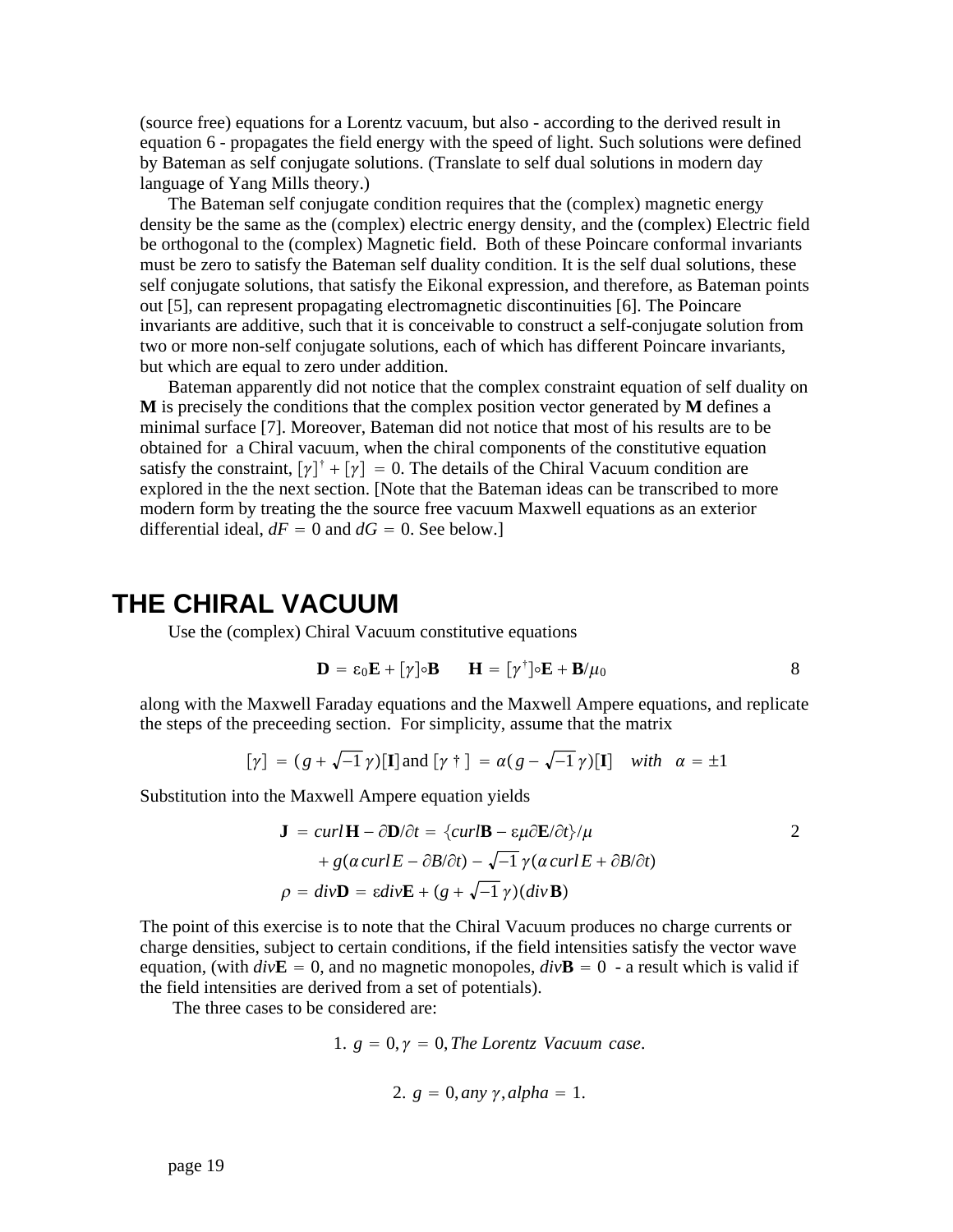3. any 
$$
g, \gamma = 0
$$
, alpha = -1.

Similar substitutions of the Chiral constiutive equations lead to the Poynting equation in the form:

$$
div(\mathbf{E} \times \mathbf{H}) + \mathbf{H} \circ \partial \mathbf{B} / \partial t + \mathbf{E} \circ \partial \mathbf{D} / \partial t = 0 \Rightarrow
$$
  

$$
div(\mathbf{E} \times \mathbf{H}) + \partial (1/2\mathbf{B}^2/\mu + 1/2\varepsilon \mathbf{E}^2) / \partial t = -\{(\alpha + 1)g - \sqrt{-1}(\alpha - 1)\gamma\} \mathbf{E} \circ \partial \mathbf{B} / \partial t.
$$

9

If the RHS of the equation above vanishes, then the Poynting theorem of equation (6) is retrieved without change in form. The three constraints for which the equivalence between the Chiral vacuum and the Lorentz vacuum is true, are the same as above.

The next step is to evaluate the expressions for the total field Hamiltonian energy density and the Lagrange density of the Chiral Vacuum. The expression for the Hamiltonian energy density becomes

$$
Ham = (1/2)(\mathbf{D} \circ \mathbf{E}) + (1/2)(\mathbf{B} \circ \mathbf{H}) =
$$
  

$$
1/2\mathbf{B}^2/\mu + 1/2\varepsilon\mathbf{E}^2 + \{(\alpha + 1)g - \sqrt{-1}(\alpha - 1)\gamma\}\mathbf{E} \circ \mathbf{B}/2
$$

while the field Lagrangian is becomes:

$$
Lag = (1/2)(\mathbf{D} \circ \mathbf{E}) - (1/2)(\mathbf{B} \circ \mathbf{H}) =
$$
  

$$
1/2\varepsilon \mathbf{E}^2 - 1/2\mathbf{B}^2/\mu - \{(\alpha - 1)g - \sqrt{-1}(\alpha + 1)\gamma\}\mathbf{E} \circ \mathbf{B}/2
$$

These results indicate that there are slight modifications to the formulas, modifications that are dependent upon the second Poincare invariant. However, for systems where the field intensities are deducible from a 1-form of potentials, and the 1-form is of Pfaff dimension 3 or less, then  $\mathbf{E} \circ \mathbf{B}$  vanishes, and all computations of Hamiltonian or Lagrangian energy densities are identical for the Lorentz Vacuum, or for the Chiral vacuum. It is only for cases where the 1-form of potentials is of Pfaff dimension 4, such that  $\mathbf{E} \circ \mathbf{B} \neq 0$ , that the Chiral factors can make a difference in the expressions for energy density. Futhermore the chiral effect does not influence the Hamiltonian energy density, it only effects the Lagrangian energy density of the field, in that it no longer is a difference of two quadratic forms. The case  $\alpha = 1$ ,  $\beta = 0$  implies that the Lagrangian has a pure imaginary contribution proportional to  $\mathbf{E} \circ \mathbf{B} \neq 0$ , while the case  $\alpha = -1, \gamma = 0$ , implies that the Lagrangian has a pure imaginary contribution proportional to  $\mathbf{E} \circ \mathbf{B} \neq 0$ .

**These are a rather startling results for they demonstrate that the Lorentz vacuum and the Chiral vacuum can be formally indistinguishable**, **except for the impedance of free space** (**which is related to the determinant of the constitutive tensor**

$$
1/Z_{\text{freespace}} = \sqrt{\varepsilon/\mu - \alpha(g^2 + \gamma^2)}.
$$

**There is a lot of open questions**: **If the vacuum is chiral**, **is there an equal distribution of right handed vs**. **left handed photons coming from distant objects**.? **Is the redshift sensitive to photon chirality**?

**Is** 
$$
g^2 + \gamma^2 \approx (e^2/\hbar)^2
$$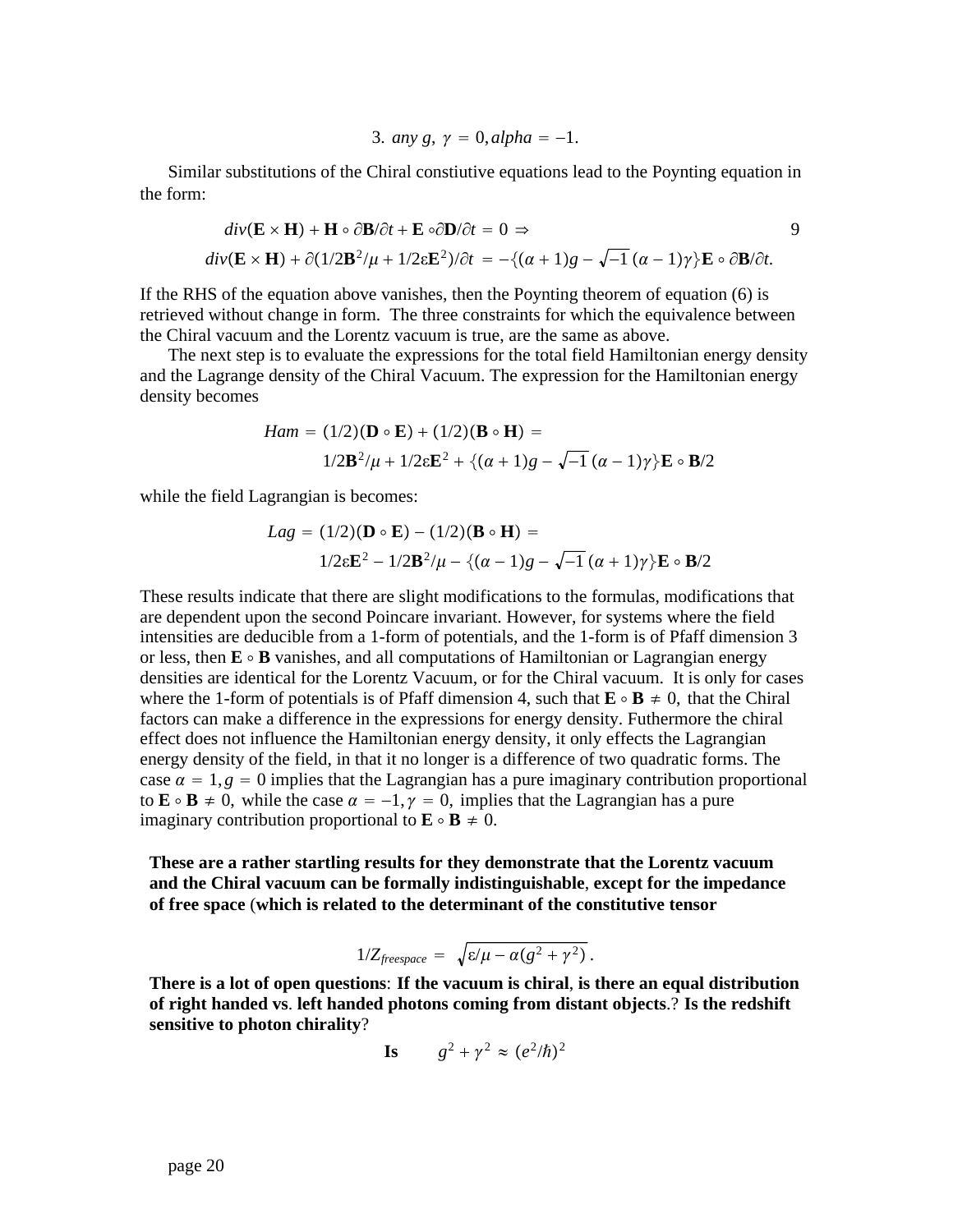## **Whittaker Bateman Cartan Pfaff dimension 2 stuff**

In modern language of differential forms, Bateman determined that if two functions  $\alpha(x, y, z, t)$  and  $\beta(x, y, z, t)$  used to define the 2-form

$$
F = d\alpha \Delta \beta = d(1/2(\alpha d\beta - \beta d\alpha)),
$$

such that the field components

$$
\mathbf{E} = (\partial \alpha/\partial t)\nabla \beta - (\partial \beta/\partial t)\nabla \alpha \ \text{and} \ \mathbf{B} = \nabla \alpha \times \nabla \beta,
$$

satisfied the Maxwell Faraday equations,  $curl \mathbf{E} + \partial \mathbf{B}/\partial t = 0$ , then the N-2 form defined by construction as

$$
G = i(d\alpha)^{\wedge} i(d\beta)\Omega = i(d\alpha)^{\wedge} i(d\beta)dx^{\wedge} dy^{\wedge} dz^{\wedge} dt
$$

would satisfy the Maxwell Ampere equations  $curl \mathbf{H} - \partial \mathbf{D}/\partial t = 0$  with

$$
\mathbf{H} = (\partial \alpha/\partial t)\nabla \beta - (\partial \beta/\partial t)\nabla \alpha \text{ and } \mathbf{D} = \nabla \alpha \times \nabla \beta.
$$

In terms of the general constitutive relation,  $\mathbf{D} = [\varepsilon] \circ \mathbf{E} + [\gamma] \circ \mathbf{B}$  and  $\mathbf{H} = [1/\mu] \circ \mathbf{B} + [\gamma^{\dagger}] \circ \mathbf{E}$ , it would appear that the two function construction considered above would imply an unusual constitutive map of the form  $\mathbf{D} = [\gamma] \circ \mathbf{B}$  and  $\mathbf{H} = -[\gamma] \circ \mathbf{E}$ . Again the ant-hermitian constraint appears in the matrix form  $[\gamma] + [\gamma^{\dagger}] = 0$ . Such excitation fields have chiral parts only. It is not necessary for the fields to satisfy a wave equation under the assumptions stated. However, the presumption has to be made that  $[\epsilon] \circ \mathbf{E}$  and  $[1/\mu] \circ \mathbf{B}$ are zero. If  $\lceil \varepsilon \rceil$  and  $\lceil 1/\mu \rceil$  are non-zero constants, then the **E** and **B** fields must satisfy the wave equation, with a propagation speed equal furnished by  $1/\sqrt{\epsilon\mu}$ . Any pair of functions can be added to a solution of the wave equation, and Maxwell's equations for a chiral vacuum are satisfied.

Now consider complex vector fields such that

$$
\mathbf{B}^2 - \varepsilon \mu \mathbf{E}^2 = (\mathbf{B} - i \sqrt{\varepsilon \mu} \mathbf{E}) \circ (\mathbf{B} + i \sqrt{\varepsilon \mu} \mathbf{E}) = 0.
$$

which implies that

$$
(\nabla \alpha \times \nabla \beta)^2 - \varepsilon \mu \{ (\partial \alpha / \partial t) \nabla \beta - (\partial \beta / \partial t) \nabla \alpha \}^2
$$

This equation can be satisfied if both the square of the complex vector **B** and the complex vector **E** vanish, separately. The two complex functions would have to satisfy

## **An Example Chiral Solution**

A maple program that will compute and test configurations for a chiral vacuum are provided at http://www22.uh.edu/csdc/maple/maxcompl.mws.

Consider the two functions

$$
\alpha = (x + iy)/(z + r) \qquad \beta = r - ct \quad \text{where} \quad r = \sqrt{x^2 + y^2 + z^2}
$$

**Construct** 

$$
\mathbf{E} = (\partial \alpha/\partial t)\nabla \beta - (\partial \beta/\partial t)\nabla \alpha \text{ and } \mathbf{B} = \nabla \alpha \times \nabla \beta,
$$

for which  $\mathbf{E} \circ \mathbf{E} = 0$ ,  $\mathbf{B} \circ \mathbf{B} = 0$ , and  $\mathbf{E} \circ \mathbf{B} = 0$ . The functions  $\alpha$  and  $\beta$  satisfy the eikonal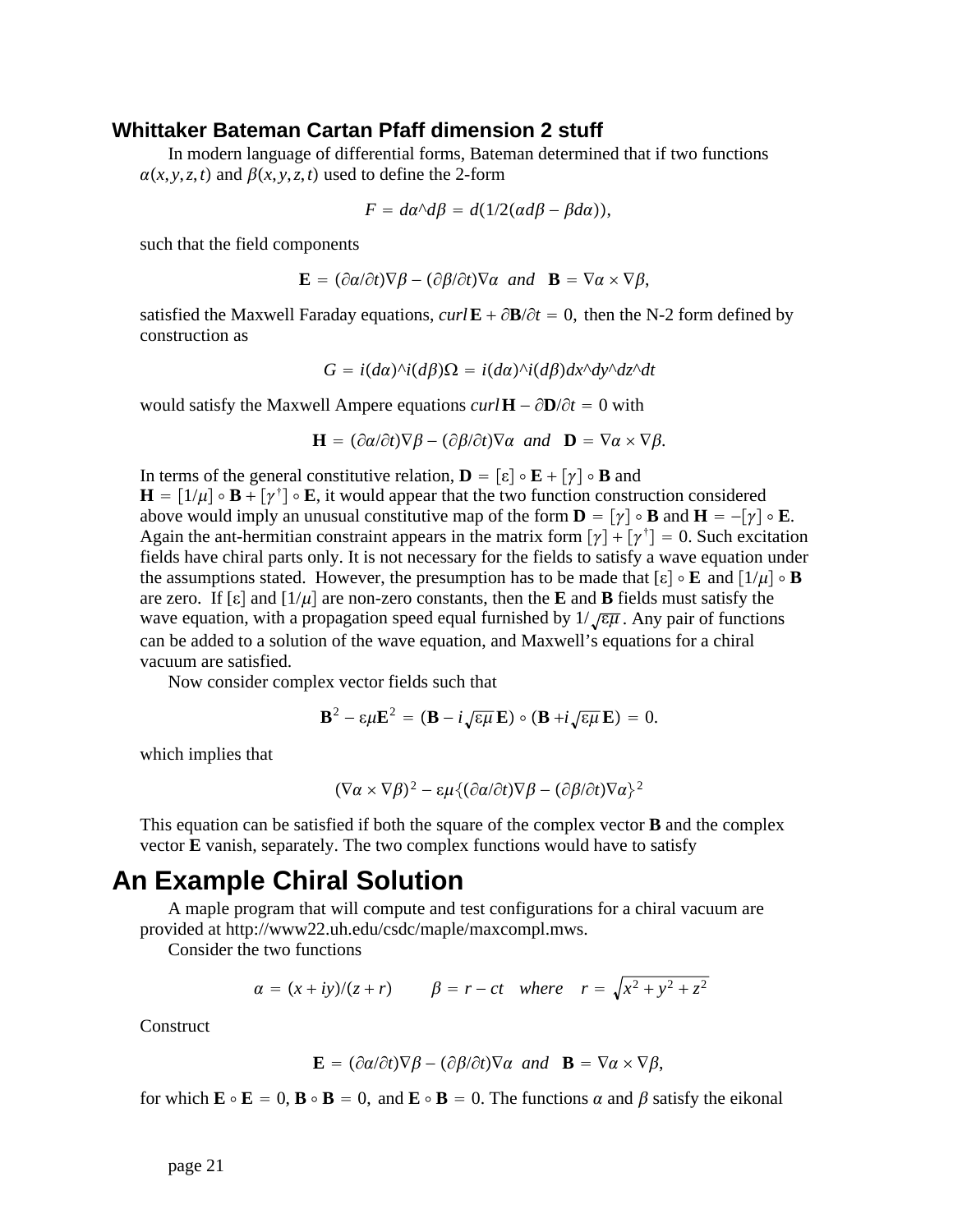equation.

$$
(\nabla \beta)^2 - (1/c \partial \beta / \partial t)^2 = 0
$$

and **E** and **B** satisfy the vector wave equation:

$$
grad\ div \mathbf{E} - curl\ curl \mathbf{E} - \varepsilon \mu \partial^2 \mathbf{E}/\partial t^2 = 0
$$

# **Minimal Surfaces**

UNFINISHED

Now of even more extraodinary interest is the fact that Bateman's self conjugate solutions, based on a complex vector with zero square, define a minimal surface. Before going on note that the norm of the self conjugate vector solution is given by the expression

$$
\mathbf{M}^* \circ \mathbf{M} = [c^2 \mathbf{B}^* \circ \mathbf{B} + \mathbf{E}^* \circ \mathbf{E}]
$$

which is proportional to the energy density of the field. If this term is non-zero, it will turn out that the minimal surface will be regular.

From Osserman, a generalized minimal surface in  $E^N$  is a non-constant map from a 2-manifold, M, with a conformal structure (over regular regions) such that the coordinates of  $E<sup>N</sup>$  are harmonic on M. Let the map be defined by

$$
\Psi: \{\alpha, \beta\} \Rightarrow \mathbf{X}^k(\alpha + i\beta)
$$

Define the complex vector

$$
\mathbf{M} = \partial(\mathbf{X}^k(\alpha + i\beta))/\partial\alpha - i\partial(\mathbf{X}^k(\alpha + i\beta))/\partial\beta \Rightarrow \mathbf{E} + ic\mathbf{B}
$$

Then if  $M \circ M = 0$  the two functions  $\alpha$  and  $\beta$  form a set of isothermal coordinates on a minimal surface. The induced metric  $g_{\alpha\beta} = \sum_k \partial X^k / \partial \alpha \circ \partial X^k / \partial \beta$  generates a conformal structure, and if  $M^* \circ M \neq 0$ , the minimal surface is regular (without self intersections or pinch points). For real **E** and **B** the minimal surfaces are always regular except when both components vanish identically (No field intensities). For complex **E** and **B** the minimal surfaces can have singularities, which are of particular interest from a topological point of view.

The self conjugate (minimal surface) condition requires that the **E** field is orthogonal to the **B** field, and the electric and magnetic energy densities are equal. The conclusion is reached that propagating electromagnetic waves are to be associated with minimal surfaces. The associated minimal surface is always regular and without singularities for real, non-zero **E** and **B**. When the **E** and **B** fields are complex, which in a physical sense implies the existence of elliptical polarization, another interpretation is possible.

This association of electromagnetic wave propagation with minimal surface theory was apparently unknown to Bateman, and not appreciated by the present author until only very recently, following a nth re-reading of Osserman's book on A Survey of Minimal Surfaces. According to Osserman, the complex 3-vector representations of minimal surfaces were known to Enneper and Weierstrass. A study of the minimal surfaces generated in E4 is given by Kommerell. The minimal surfaces so generated in E4 by this class of vector fields will have 3-dimensional images that are not always regular. In general, two dimensional non-regular surfaces may have "singularities" consisting of "curves of double points" created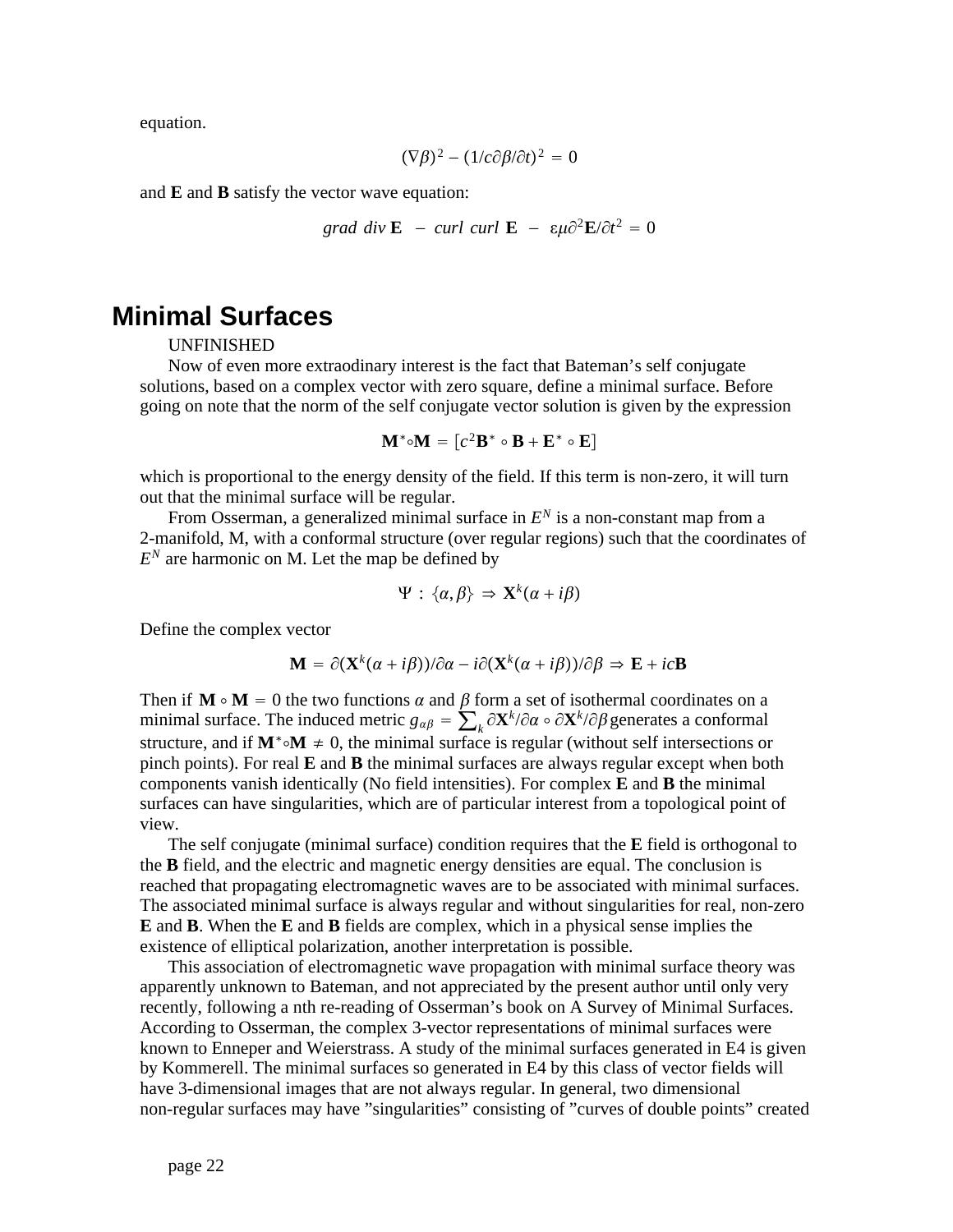by intersections of two local surface patches, or of "triple" points consisting of intersections of three local surface patches, or of curves of double points which terminate on "Pinch" points within the interior of the surface. These three types of self intersection singularities are the only three "stable" singularities in the sense of Whitney. Recall that Whitney proved that any N manifold can be embedded in 2N+1 euclidean space, and immersed in a 2N euclidean space. The induced surfaces may be orientable or non-orientable. The non-orientable examples are characterized by the Klein-Bottle, or the Projective Plane, and the orientable surfaces by the Sphere. Each surface may have tubular handles, holes and distortions. Of interest to this work are not just any surface, but those surfaces which in particular are minimal surfaces. If the surface has no singularities, then the surface is said to be regular or embedded. The constraint of regularity implies that the surface normal vector never goes to zero over the surface, or the induced metric on the surface is always invertible. This implies that are always two linearly independent directions on a regular domain of the surface. If the lines of self intersection are divergence free on the domain (meaning that they stop or start only on boundary points, or are closed upon themselves, then the surface is said to be immersed in 3-Dimensions. The points where the divergence of the lines of intersection is not zero are defined as Pinch points. Such surfaces cannot be immersed in 3-D. The Pinch points are signatures of the fact the surface resides in 4-Dimensions (as an immersion), and cannot be immersed in 3-Dimensions. A flow vector field may have domains where it is irrotational or solenoidal, and these domains may be separated by a surface. If the surface of separation is a minimal surface, then the flow on this surface is harmonic. The minimal surface need not be regular, and may have lines of self-intersection. These lines of surface self-intersections (lines of singular double points) are not necessarily solenoidal. In fact, the Pinch points are points where the lines of self-intersection terminate not on themselves and not on a boundary, but in the surface interior. The Pinch points may be viewed as the "sources" of the divergence of the lines of self-intersection. The classic example is given by Whitney's

# **The Bohm**-**Aharanov Index and the Hopf Index**

There are two topological concepts that can be constructed from the 1-form of Action, or Maxwell potentials, A. The first involves domains where the 2-form  $F = dA \Rightarrow 0$  (the electromagnetic intensities vanish). The second involves domains where the 4-form  $F^{\wedge}F = dA^{\wedge}dA \Rightarrow 0$ . These constraints produce the conditions of closure on the 1-form *A* and the 3-form  $A^{\wedge}dA$  but neither differential form need be exact. For example if the domain  $dA \Rightarrow 0$  defines holes in a piece of a connected surface, then for closed cycles that bound the hole and are in the domain  $dA = 0$ , the value of the line integral,  $\oint_{1-cycle} A \circ dl \simeq$  integer  $2\pi$ .

This integer is the Bohm-Aharanov index and is to be associated with the flux-quantum h/e in quantum mechanics. It is an index that counts the number of "holes" in the compliment to the domain of the field intensities.

Consider the evolution of the integral of the Action 1-form over a cycle relative to the 4-vector *V*

$$
L_{(V)}\oint_{1-cycle}A=\oint_{1-cycle}i(V)(dA)+\oint_{1-cycle}d[i(V)(A)]=\oint_{1-cycle}W+0
$$

If the Action in a relative integral invariant relative to the evolution generated by the field *V*, then the RHS must be zero. The statement is equivalent to the concept that the virtual work 1-form, *W*, be exact. Such is the Cartan constraint that the evolutionary field has a